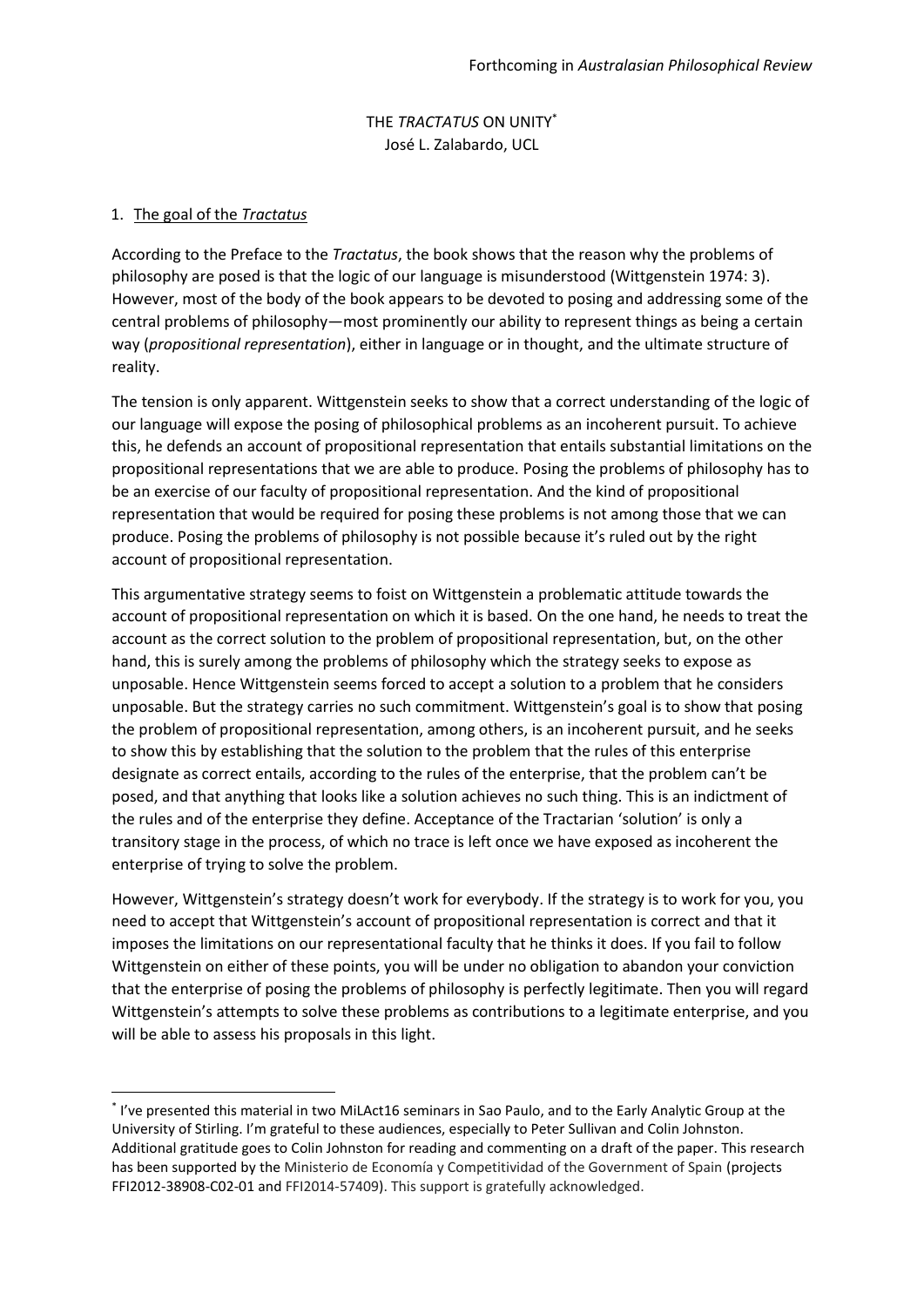I am one of these recalcitrant readers of the *Tractatus*. I don't think Wittgenstein succeeds in showing that the account of propositional representation that the rules of the enterprise designate as correct entails, by these same rules, that it's not possible to pose the problems of philosophy. Hence, for me, contrary to what their author thinks, the propositions of the *Tractatus* succeed in expressing solutions to these problems. Furthermore, although I don't think his solutions are ultimately successful, I believe that some of his main ideas advance our understanding of the problems in important ways.

To be sure, around the time the *Tractatus* was completed, one hundred years ago, Wittgenstein would have thought that the virtues that I claim to find in his work are entirely fictitious, since I'll be crediting him for valuable contributions to what he took then to be an incoherent enterprise. However, I'm equally confident that his reaction would have been very different a few years earlier, at the time when he started to develop the ideas that I am going to discuss. The pre-Tractarian manuscripts leave me in no doubt that at that time he saw himself as making contributions to the enterprise of philosophy, and in particular to the explanation of our faculty of propositional representation.

### 2. Unity in semantics and in metaphysics

In the *Tractatus* Wittgenstein addresses a wide range of philosophical problems. I'm not going to consider all or even most of them. I'm going to concentrate on Wittgenstein's contributions to the solution of two problems, one metaphysical and the other semantic, that are often seen as versions of one—the *problem of unity*.

The metaphysical problem of unity is faced by a very appealing account of the nature of facts, according to which they are composite items, produced by the combination of more basic constituents, including, in the standard version of the view, individuals, properties and relations. I am going to refer to this as the Compositional Account of Facts (CAF). The problem concerns the explanation offered by CAF of what it is for a fact to obtain. According to CAF, the fact, say, that Pavarotti sings, is a compound, with a particular, Pavarotti, and a universal, the property of Singing, as its constituents. The problem can be presented as arising for the contention that these are the only constituents of the fact. The mere coexistence of Pavarotti and the property of Singing doesn't produce the fact. The fact that Pavarotti sings could fail to obtain even if both Pavarotti and the property of Singing exist. In order for the fact to obtain, the particular has to be connected with the universal in the way that we call *instantiation*—Pavarotti needs to instantiate the property of Singing. But this seems to amount to the admission that the fact that Pavarotti sings has, not two constituents, but three. In addition to Pavarotti and the property of Singing, we also need to count the (binary) relation of Monadic Instantiation as one of its constituents.

But if this is right, the same line of reasoning can be applied to the current hypothesis concerning the composition of the fact that Pavarotti sings. The mere coexistence of Pavarotti, the property of Singing and the relation of Monadic Instantiation doesn't produce the fact. The three items need to be connected with one another in the way that we call *binary instantiation*—Pavarotti and the property of Singing (in that order) need to instantiate Monadic Instantiation. But this brings in an additional constituent to our analysis of the fact that Pavarotti sings. In addition to Pavarotti, the property of Singing and the relation of Monadic Instantiation, we also need to count the (ternary) relation of Dyadic Instantiation as a constituent of the fact. And since the reasoning can be repeated at each stage, we never reach a satisfactory account of the composition of the fact that Pavarotti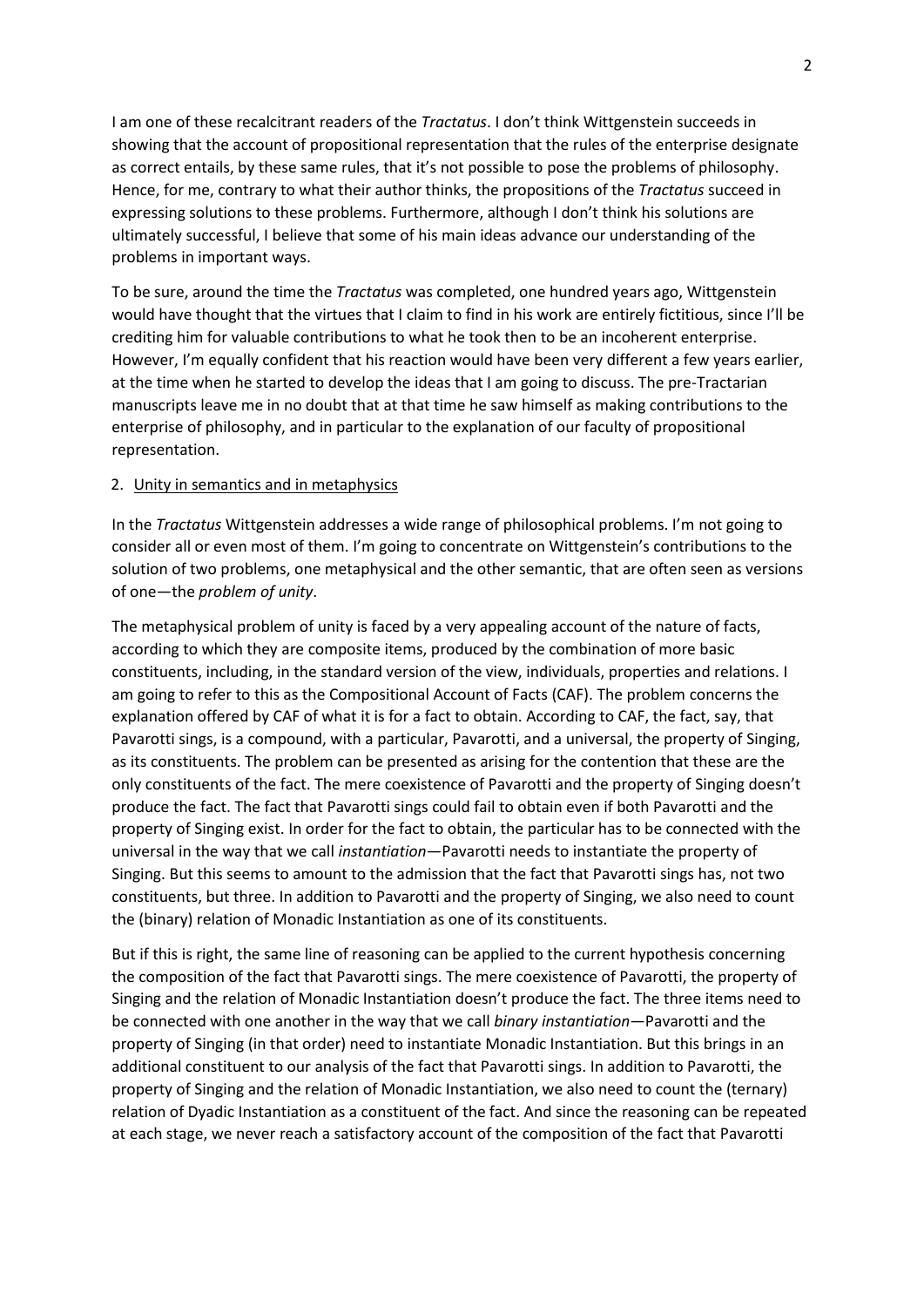sings. <sup>1</sup> This is a version of the argument that has come to be known as Bradley's regress (Bradley 1893: 28), whose origins can be traced back to the argument presented by Parmenides in the eponymous Platonic dialogue against the theory of forms (Plato 1987: 132 a-b).<sup>2</sup>

The semantic problem of unity arises for a strategy for explaining our faculty of propositional representation that exploits the resources of CAF. According to this strategy, language and the mind make contact with the world in the first instance at the level of the items from whose combination facts are produced. Thus, for example, a mental or linguistic item that represents Pavarotti as singing is connected in the first instance to the individual Pavarotti and the property of Singing. Then the representational item will represent the world as containing a fact produced by the combination of the individual Pavarotti and the property of Singing. The representation will be true if the world contains such a fact, and false if it doesn't. The problem arises from the reflection that singling out the individual and the property is not enough for representing things as being a certain way—for representing Pavarotti as singing. We can see this in the linguistic case when we compare what is achieved by the sentence "Pavarotti sings", with what is achieved by a mere list of words: "Pavarotti", "sings". For mental representation, consider the difference between bringing to consciousness Pavarotti and the property of Singing, on the one hand, and having the thought that Pavarotti sings, on the other. The problem consists in explaining what else will be required for representing things as being a certain way in mind or language, besides singling out the items that would need to be combined with one another in order for things to be as we represent them as being. As we shall see in due course, the semantic problem, like its metaphysical counterpart, can be presented in the form of an infinite regress.

In the remainder of this paper I want to concentrate on the contributions that the *Tractatus* makes to the solution of these problems. I am going to argue that on both points the book makes important proposals that advance our understanding of the issues.

#### 3. Semantic unity

**.** 

I want to start by considering Wittgenstein's contribution to the semantic version of the problem. Wittgenstein encountered the problem in the theories of judgment that Russell was developing when Wittgenstein arrived in Cambridge to work under him in 1911. Judgments, for Russell, are mental episodes in which we represent the world in consciousness as being a certain way. With his theories of judgment, Russell sought to explain how the mind is related to the world when we judge. A crucial challenge for this enterprise is posed by the fact that judgments can be false as well as true. This circumstance blocks an account according to which in a judgment the mind is related to a fact. The proposal would not work for false judgments. I can judge that Pavarotti raps, but my doing so cannot consist in a relation between me and the fact that Pavarotti raps, since there is no such fact.

Russell's first strategy for overcoming this obstacle was to postulate a range of entities to act as what I am related to when I judge falsely, in the same way in which I am related to a fact when I judge truly. He referred to these items as *objective non-facts*, and to facts and objective non-facts

 $1$  Alternatively, the problem can be construed as involving an infinite regress of different facts, with the fact that Pavarotti instantiates the property of Singing treated as different from the fact that Pavarotti sings, etc. Tyler Burge has argued that this solves the problem (Burge 2007). I've argued that it doesn't (Zalabardo forthcoming).

<sup>2</sup> As presented in the *Parmenides*, the problem relies on fairly implausible Platonic assumptions, but see (Ryle 1939), where the argument is freed from these assumptions.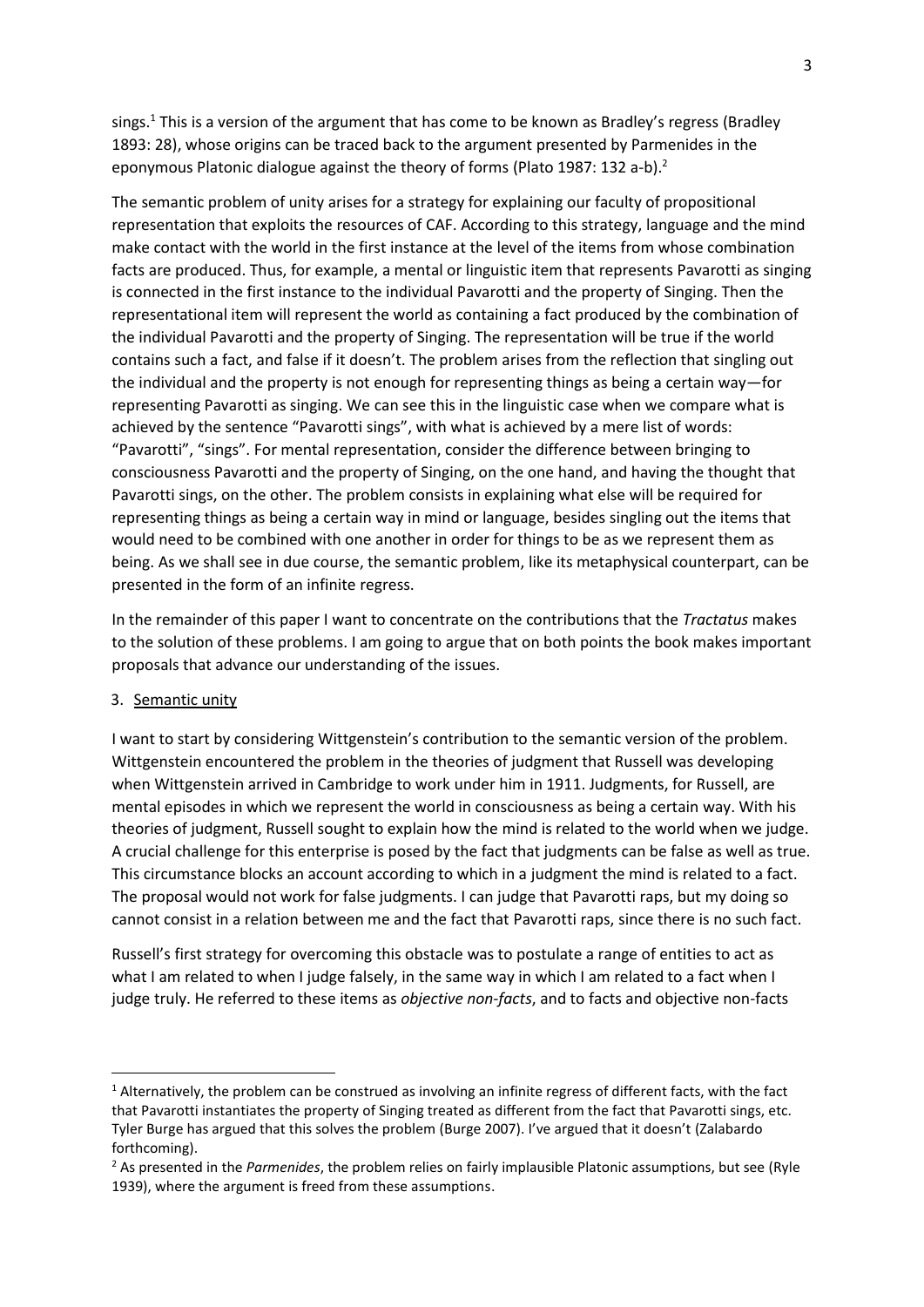together as *propositions*. The view that judgment is a relation between the mind and a proposition, in this sense, is, in a nutshell, Russell's dual-relation theory of judgment (Russell 1903, 1904).

But by 1910 Russell had abandoned this strategy and had replaced it with an alternative approach. On the new approach, there isn't a single item to which my mind is related when I judge. On the contrary, my mind is related to a multiplicity of items—the constituents of the fact that would have to obtain in order for my judgment to be true. When I judge that Pavarotti sings, my mind is related to Pavarotti and to the property of Singing; when I judge that Pavarotti raps, my mind is related to Pavarotti and to the property of Rapping. My judgment that Pavarotti sings is true because there is a fact with Pavarotti and the property of Singing as its constituents. My judgment that Pavarotti raps is false because there isn't a fact with Pavarotti and the property of Rapping as its constituents. This is the central thought of Russell's multiple-relation theory of judgment (Russell 1910, 1912). It is easy to see that Russell's new theory is a version of the semantic approach for which the problem of unity arises.

This basic idea had to be refined in several ways before it could provide a satisfactory theory, and between 1910 and 1913 Russell endorsed, in quick succession, several versions of the view. One of the challenges that precipitated these changes was the problem of order, or direction. On the multiple-relation theory, when Othello judges that Desdemona loves Casio his mind is related to Desdemona, Casio and the relation of Love. But we can't say that Othello's judgment is true just in case there is a fact with Desdemona, Casio and the relation of Love as its constituents. Casio loving Desdemona would be a fact with these constituents, but we wouldn't want to say that the obtaining of this fact would suffice for making Othello's judgment true.

What matters for our purposes is a different challenge faced by the theory—one that Russell didn't fully grasp until the 1913 manuscript published posthumously under the title *Theory of Knowledge* (Russell 1984). <sup>3</sup> The problem arises from the fact that bringing to consciousness Pavarotti and the property of Singing does not suffice for judging that Pavarotti sings. A mental episode in which I bring these two items to consciousness might fail to represent things as being a certain way—in particular, it might fail to represent Pavarotti as singing.

In *Theory of Knowledge* the issue is discussed in its application, not to judgment, but to understanding—in our example, to the understanding of what someone says when they say that Pavarotti sings. Russell states repeatedly what would be missing from an account according to which this understanding consists in bringing to consciousness Pavarotti and the property of Singing. In order to understand what someone says when they say that Socrates precedes Plato, Russell tells us, it is necessary to understand "how Socrates and Plato and 'precedes' are to be combined" (Russell 1984: 99). Understanding the statement 'a is similar to b' "would not be possible unless we knew how they [a, b and similarity] are to be put together" (Russell 1984: 101). In order to understand the proposition 'A precedes B', in addition to knowing what is meant by the words that occur in it, "it is also necessary to know how these three terms [A, B and preceding] are to be combined" (Russell 1984: 111). And in order to understand 'A and B are similar' "we must know what is supposed to be done with A and B and similarity, i.e. what it is for two terms to have a relation" (Russell 1984: 116).

Returning to our example, in order to understand the proposition that Pavarotti sings, in addition to bringing to consciousness Pavarotti and the property of Singing, I must grasp how these two items are represented as combined by the proposition—how they would have to be combined in order for

1

<sup>&</sup>lt;sup>3</sup> See (Candlish 1996) for an account of Russell's growing awareness of this problem as distinct from the problem of order.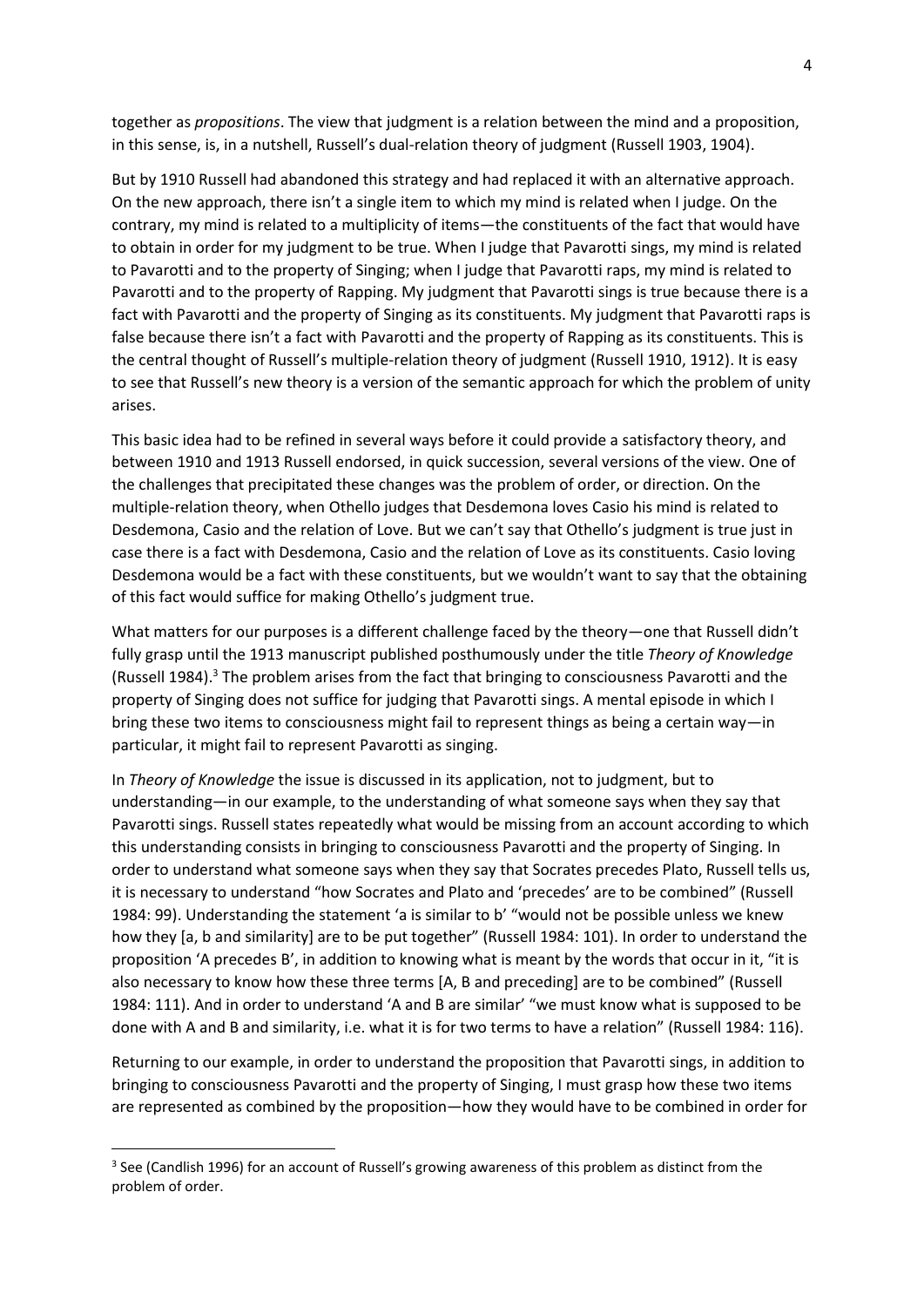the proposition to be true, in order for things to be as the proposition represents them as being. I am going to refer to this as the *mode-of-combination problem*. It is the problem of explaining how, in an episode of understanding, the subject is aware of the way in which the items the proposition is about are represented by the proposition as combined with one another—of how these items would have to be combined with one another in order for the proposition to be true. The mode-ofcombination problem is the version of the semantic problem of unity faced by Russell's multiplerelation theory.

There's one approach to the mode-of-combination problem that generates an infinite regress. On this approach, modes of combination are entities that we are capable of bringing to consciousness. We can bring to consciousness, for example, the relation of Monadic Instantiation, and the mode-ofcombination problem is solved for subject-predicate propositions by reference to awareness of Monadic Instantiation. On this approach, I understand the proposition that Pavarotti sings by bringing to consciousness not only Pavarotti and the property of Singing, but also the relation of Monadic Instantiation. By grasping this relation, I become aware of how Pavarotti and the property of Singing are represented as combined with one another by the proposition—of how they have to be combined in order for the proposition to be true.

But this proposal doesn't remove the problem. Bringing to consciousness Pavarotti, the property of Singing and the relation of Monadic Instantiation doesn't suffice for representing in mind Pavarotti as singing, and hence for understanding the proposition that Pavarotti sings. The additional object of awareness doesn't improve matters, as a subject who has brought to consciousness these three items might not grasp the way in which they have to be combined in order for Pavarotti to sing—in order for the proposition to be true: the pair consisting of Pavarotti and the property of Singing has to instantiate the relation of Monadic Instantiation.

We could try to remedy the situation by introducing an additional object of awareness. What needs to happen to Pavarotti, the property of Singing and the relation of Monadic Instantiation in order for Pavarotti to sing is that the particular and the property need to bear the relation of Dyadic Instantiation to the relation of Monadic Instantiation. This might suggest that the problem would be solved if we construed understanding of the proposition that Pavarotti sings as involving awareness of the three items already considered *and* the relation of Dyadic Instantiation. But this leaves us in the same situation that we faced before. We are off on a regress. Adding objects of awareness that embody modes of combination does not solve the problem.

Wittgenstein arrived in Cambridge in the autumn of 1911, with the intention of studying with Russell. He stayed in Cambridge until October 1913. In this period, Russell and Wittgenstein developed a famously intense personal and philosophical relationship. We know that Russell discussed with Wittgenstein the views that he was developing in May 1913 in the *Theory of Knowledge* manuscript. And Russell's ideas had a profound influence on Wittgenstein's conception of the problems. Wittgenstein encountered the semantic problem of unity in the form that Russell had given to it in May 1913, i.e. as the mode-of-combination problem. I am going to argue that a central component of the views advanced in the *Tractatus* should be seen as Wittgenstein's proposal for dealing with the problem.

In *Theory of Knowledge*, Russell sought to solve the mode-of-combination problem by introducing forms in his analysis of understanding.<sup>4</sup> But Wittgenstein's pre-Tractarian manuscripts show that, for

1

<sup>4</sup> Notice, however, that Russell's proposal was not the regress-generating strategy that we have just considered. See (Zalabardo 2015: §1.7) for details.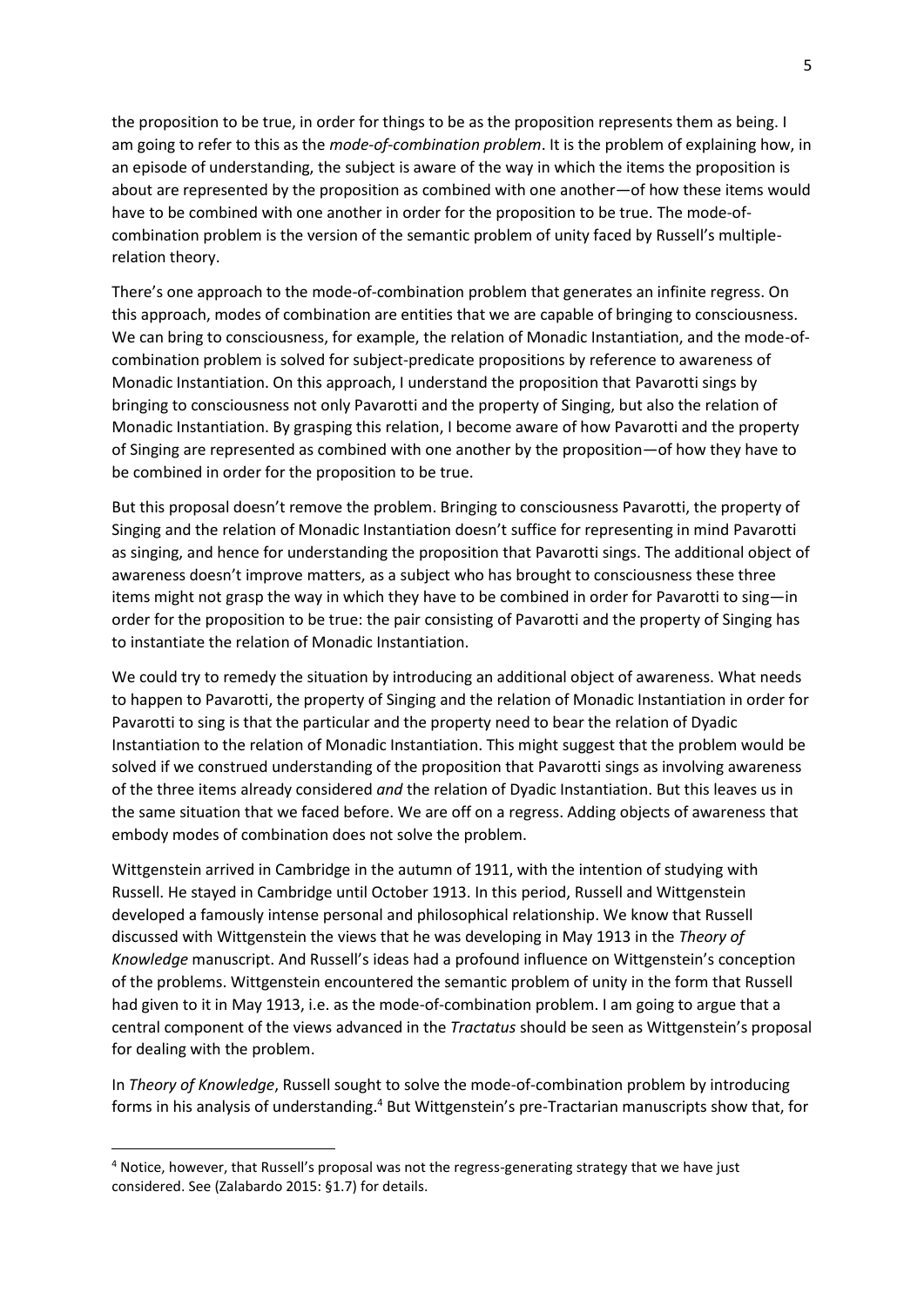Wittgenstein, Russell's appeal to forms was fraught with difficulties. Wittgenstein thought that the items that Russell identified with forms (full existential generalisations) couldn't play the role that Russell had assigned to them in his theory of understanding, and, more generally, no entity could play this role. As early as the "Notes on Logic", dictated in October 1913, Wittgenstein's verdict on Russell's appeal to forms is unambiguously negative: "There is no thing which is the form of a proposition […] This goes against Russell's theory of judgment" (Potter 2009: 282). Wittgenstein's discussion of these ideas clearly indicates, first, that Wittgenstein was concerned with the problem that Russell had tried to solve with forms and, second, that Wittgenstein was convinced that forms could not be invoked in the solution to the problem.

What is needed is a way of construing the subject's awareness of how, in our example, Pavarotti and the property of Singing are represented as combined by the proposition that Pavarotti sings. As we've just seen, this cannot be achieved by thinking of the mode of combination as an object and including awareness of this object in our account of understanding. Another approach is required.

We get a suggestion of how this can be achieved if we go back to the unworkable account of judgment with which we started, according to which judgment is a relation between the mind and a fact. If the mind has the power to bring to consciousness the fact that Pavarotti sings and its structure, understanding of the proposition that Pavarotti sings can be explained in this way. By bringing to consciousness the fact that Pavarotti sings, the subject will grasp, not only the constituents of the fact, but also the way in which they are combined with one another in the fact. And this grasp doesn't lead to an infinite regress. We are not invoking a third item, whose connection to the previous two would then have to be grasped. The subject doesn't grasp a mode of combination in isolation. She grasps an actual combination and abstracts from this the way in which its constituents are combined.

This model of understanding offers a solution to the mode-of-combination problem, but, as we have seen, it cannot serve as our general account of understanding, since it's only applicable to the understanding of true propositions. The proposition that Pavarotti raps cannot be understood in this way. This would require bringing to consciousness the fact that Pavarotti raps, but since the proposition is false there is no such fact. The item that would need to be brought to consciousness in order to understand the proposition in this way simply doesn't exist.

Nevertheless, a modification of this approach will give rise to an account of understanding that is equally applicable to true and false propositions. Notice that the source of the problem with false propositions is that the fact grasp of which is supposed to produce understanding is the same as the fact that would make the proposition true. But this is not an essential component of the solution to the mode-of-combination problem. For the purpose of solving this problem, understanding can be taken to consist in grasp of any other fact, provided that its constituents are combined with one another in the way in which objects would have to be combined in order for the proposition to be true. Thus, for example, by grasping the fact that Messi dribbles and its structure, we grasp the way in which Pavarotti and the property of Rapping would have to be combined in order for the proposition that Pavarotti raps to be true—they would have to be combined in the same way in which the constituents of the fact that Messi dribbles are actually combined with one another in that fact. The crucial consequence of this move is that the resulting account is applicable to the understanding of false propositions as well as true propositions. The fact that I grasp when I understand the proposition has to obtain, but the fact on whose obtaining the truth value of the proposition depends may or may not obtain.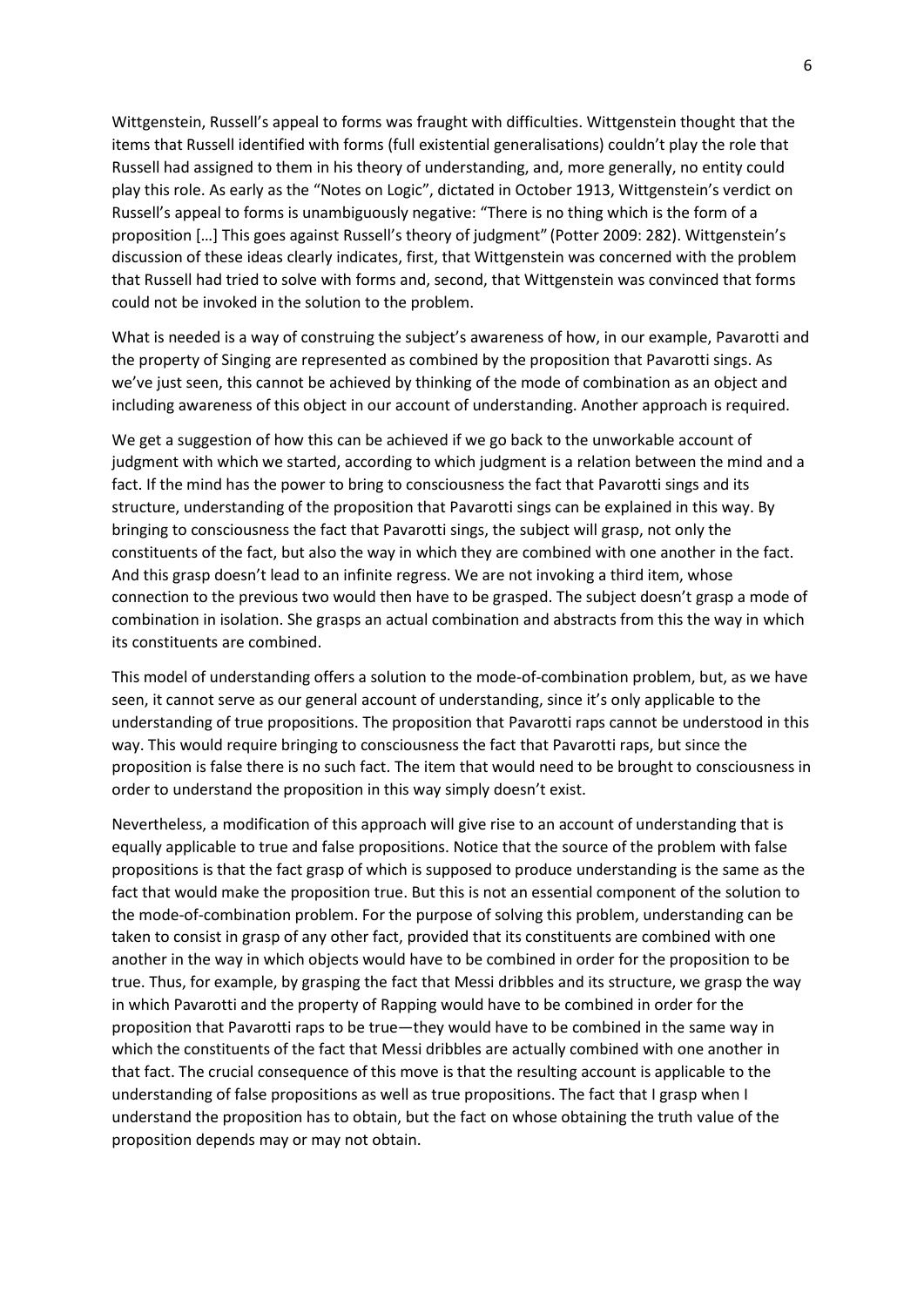Hence we have reached an account according to which we understand a proposition by grasping a fact whose constituents are combined with one another in the same way in which objects in the world would have to be combined with one another in order for the proposition to be true. This account of understanding is, I submit, the central idea of Wittgenstein's picture theory of representation. The pictures, thoughts and propositions of the *Tractatus* are the facts that we grasp, on this account, in episodes of understanding.<sup>5</sup>

Wittgenstein states very clearly that what he is calling pictures are facts (TLP 2.141), and that the advantage of using facts to represent the world as being a certain way is that the constituents of a fact are combined with one another in a certain way (TLP 2.14, 2.031), i.e. that the fact exemplifies a mode of combination. This circumstance enables us to use a fact to represent things as combined in a certain way:

2.15 The fact that the elements of a picture are related to one another in a determinate way represents that things are related to one another in the same way.

Hence, by using a fact to represent things as being a certain way we bring a mode of combination into the representational episode—we represent things in the world as combined with one another in the same way in which the constituents of the depicting fact are combined with one another.<sup>6</sup> And this is achieved without generating an infinite regress. We don't answer the question of how we are representing objects in the world as combined with one another by identifying an additional object that plays the role of a mode of combination, whose combination with the objects it's supposed to combine would then need to be grasped. We are answering the question by singling out an instance of the mode of combination in question: we represent objects in the world as combined with one another *like that*—as the constituents of the depicting fact are combined with one another.

For pictorial representation, then, we can provide a satisfactory explanation of how the way in which objects are represented as combined with one another is brought into representational episodes. Hence, if mental and linguistic representation followed the pictorial model, we would have at our disposal a solution to the mode-of-combination problem. And this is precisely what Wittgenstein goes on to claim. Thoughts are pictures of a certain kind (TLP 3), and propositions give expression to thoughts (TLP 3.1). Propositional representation is then directly characterised as following the pictorial model:

3.14 What constitutes a propositional sign is that in it its elements (the words) stand in a determinate relation to one another. A propositional sign is a fact.

1

<sup>5</sup> The main ideas of this account of the relationship between Wittgenstein's picture theory and Russell's theory of judgment were first presented by David Pears. See (Pears 1977).

 $6$  We can represent things pictorially as combined with one another in a certain way even if these things are not so combined, but there have to be other things—the constituents of the picture—exemplifying this same mode of combination. Notice that Wittgenstein had criticized Russell's multiple-relation theory for having this consequence: "I thought that the possibility of the truth of the proposition  $\phi$ a was tied up with the fact  $(\exists x, \phi)$ . $\phi$ x. But it is impossible to see why  $\phi$ a should only be possible if there is another proposition of the same form.  $\phi$ a surely does not need any precedent. (For suppose there existed only the two elementary propositions " $\phi$ a" and "ya" and that " $\phi$ a" were false: Why should this proposition make sense only if "ya" is true?)" (Wittgenstein 1979: 17). I'm indebted on this point to an anonymous referee.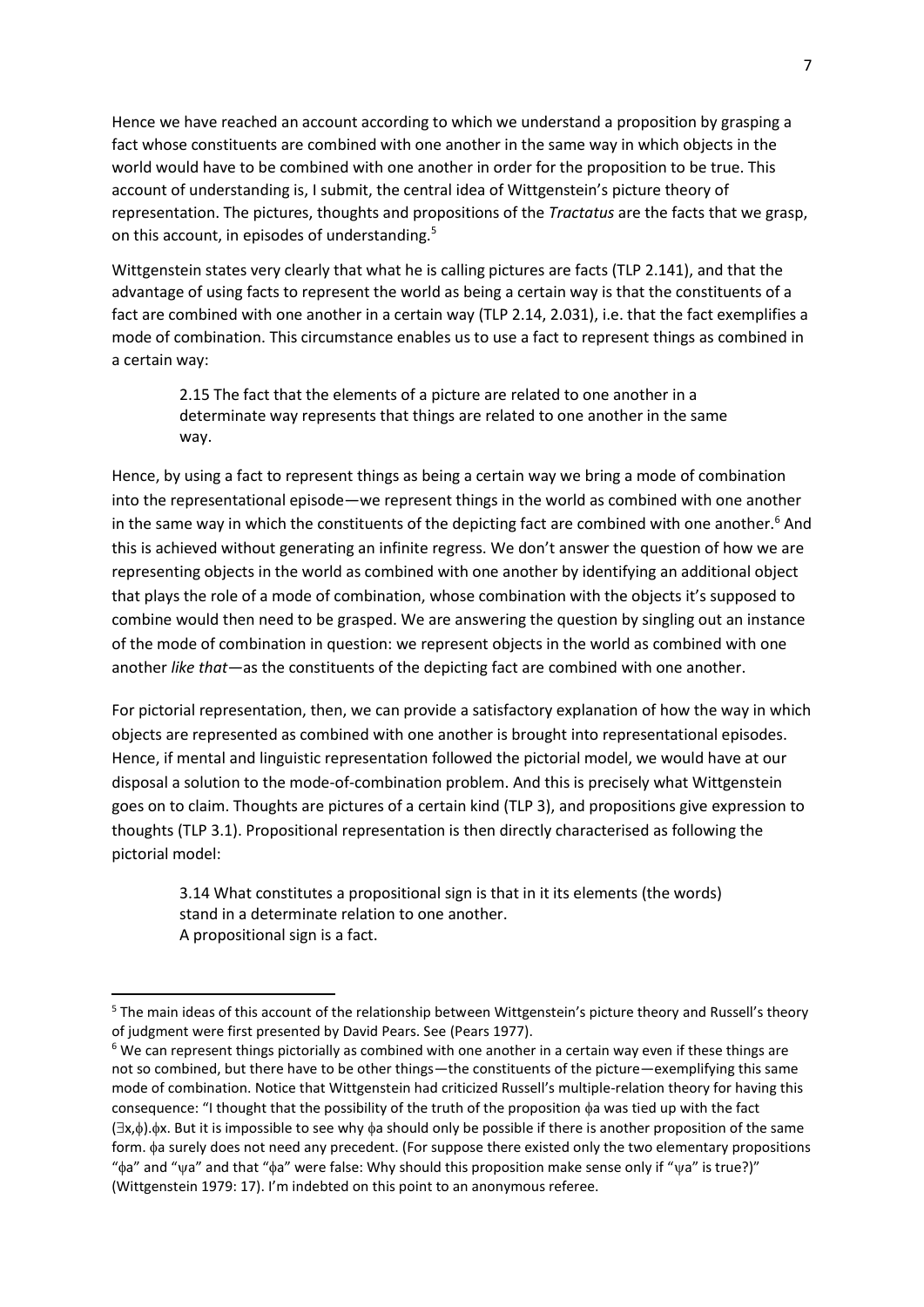Propositions, like all pictures, are facts whose constituents (the words) are combined with one another in a certain way, and they represent objects in the world (the referents of the words) as combined with one another in that same way. Commentators have often been puzzled by how the pictorial model could apply to linguistic representation. If we think of the sentence "Pavarotti admires Callas" as a fact, whose constituents are combined with one another in a certain way, it is natural to think of it as the fact, say, that "Pavarotti", "admires" and "Callas" are concatenated with each other in this order. But then it seems that "Pavarotti admires Callas" cannot represent Pavarotti as admiring Callas. All it can do is represent Pavarotti, the relation of Admiring and Callas as concatenated with one another in that order. However, this characterisation of the situation doesn't take account of two important points.

First, if a proposition is to represent the referents of its constituents as combined with one another in the same way as the constituents are combined in the proposition, then the constituents of the proposition have to have the same combinatorial possibilities as their respective referents. Hence in a proposition that represents Pavarotti as admiring Callas, the representatives of Pavarotti and Callas have to be particulars, e.g., the words "Pavarotti" and "Callas", but the representative of the relation of Admiring has to be a binary relation—e.g. the relation  $\rho$  that x bears to y when x is to the left of y with the word "admires" between them. Then the fact with which "Pavarotti admires Callas" has to be identified is not the fact that "Pavarotti", "admires" and "Callas" are concatenated with each other in this order, but rather the fact that "Pavarotti"  $\rho$  "Callas".

This might not seem to be much progress, since all we seem to be able to depict with this fact is Pavarotti standing to the left of Callas with the word "admires" between them. But here we would be assuming that the constituents of "Pavarotti"  $\rho$  "Callas" are "Pavarotti" and "Callas", while  $\rho$  is the way in which they are combined. We avoid this pitfall if we take account of the second point: thoughts and propositions are pictures of a special kind—they are *logical* pictures. This means, in a nutshell, that the way in which its constituents are combined with one another is a logical mode of combination, with every non-logical aspect of the proposition treated as a constituent. On this construal, the constituents of "Pavarotti"  $\rho$  "Callas" are "Pavarotti", "Callas" *and*  $\rho$ , put together by the logical relation of binary instantiation—i.e. "Pavarotti" bearing  $\rho$  to "Callas". Now, if "Pavarotti" stands for Pavarotti, "Callas" for Callas and  $\rho$  for the relation of Admiring, "Pavarotti"  $\rho$  "Callas" will represent Pavarotti, Callas and the relation of Admiring as combined with one another in the same way in which the constituents of the proposition are combined with one another. In this way, it will represent Pavarotti as admiring Callas, as desired. I take this to be the account of how propositions represent that Wittgenstein offers in the following section of the *Tractatus*:

3.1432 Instead of, 'The complex sign "*aRb*" says that *a* stands to *b* in the relation *R*' we ought to put, 'That "*a*" stands to "*b*" in a certain relation says *that aRb*.' 7

I want to highlight one controversial aspect of this construal of Wittgenstein's views. If Wittgenstein was trying to solve the mode-of-combination problem, his goal was to explain how to bring into representational episodes awareness of how objects in the world are represented as combined—of how they would have to be combined for things to be as they are represented as being. Read in this

1

<sup>7</sup> For this construal of Wittgenstein's notion of logical picturing, see (Zalabardo 2015: §2.5). See also Peter Long's illuminating exegesis of TLP 3.1432 (Long 1969).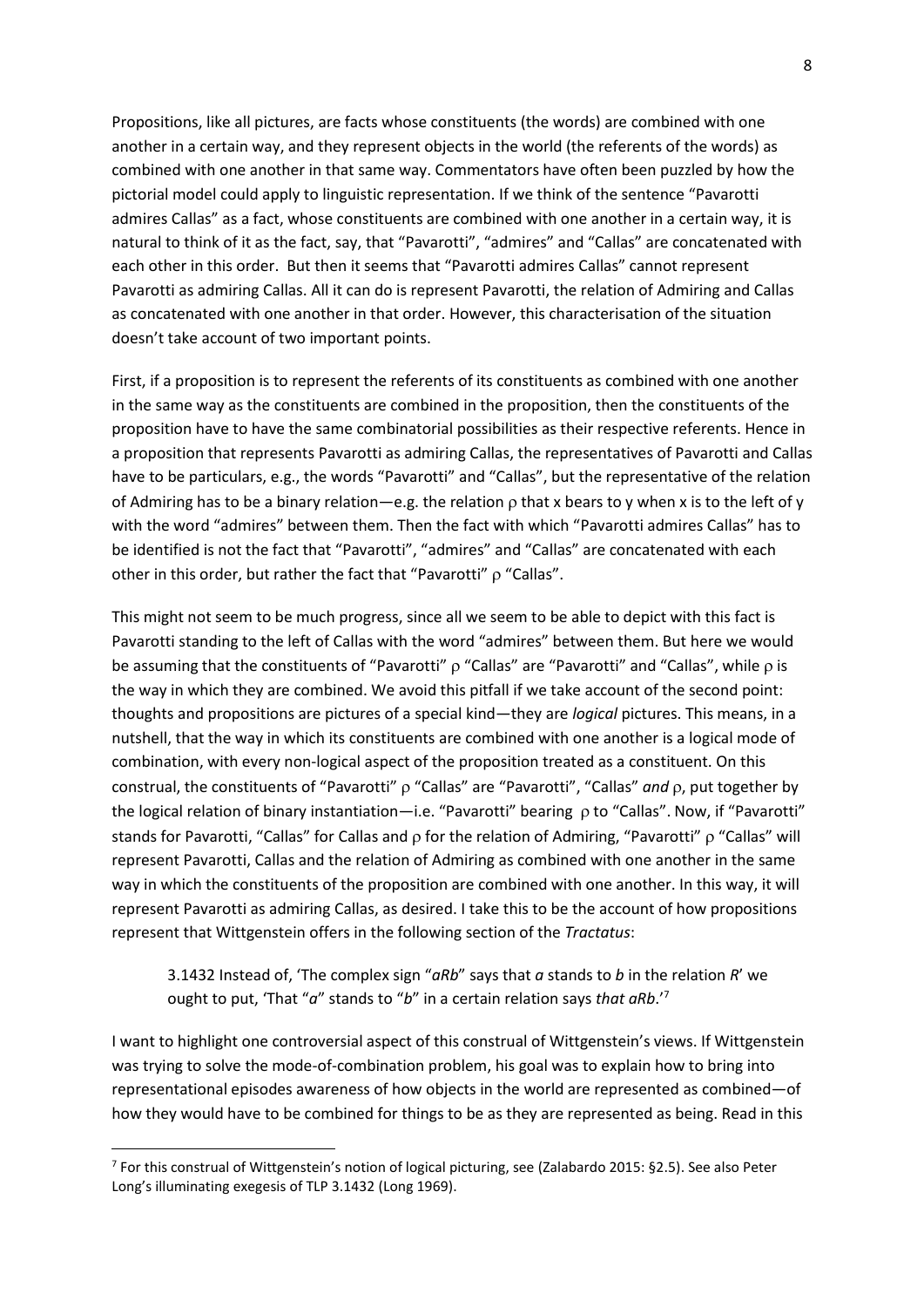way, Wittgenstein's position is that we bring the mode of combination to consciousness by grasping the fact that we use as a picture and its structure—the way in which its constituents are combined with one another. But what form is this grasp supposed to take? One thing seems clear: if this grasp could only take the form of pictorial representation (a picture of a picture) we would be off on a new regress.<sup>8</sup> The proposal is only viable if it presupposes a more basic form of grasp of facts and their structure—one that isn't pictorial in nature. I want to suggest that this more basic type of grasp is provided in Wittgenstein's framework by the notion of showing. A picture, he tells us at TLP 2.172, "displays" (aufweisen) its pictorial form. Our access to logical form is described in similar terms at TLP 4.121: Logical form is "mirrored" (spiegeln) in propositions, it "expresses *itself*" (sich ausdrücken) in language. Propositions "show" (zeigen), "display" (aufweisen) the form of reality. And the same mode of access is invoked to explain our grasp of the pairings of the constituents of the picturing fact with the objects they stand for: "one proposition '*fa*' shows that the object *a* occurs in its sense" (TLP 4.1211). On the reading that I have sketched, I would grasp the fact that I use as a picture, its structure, and the pairings of its constituents with their referents, with the faculty that enables me to be a recipient of what is shown. This type of grasp is not explained, but presupposed in Wittgenstein's proposal. It should be clear however that presupposing this kind of grasp doesn't make picturing redundant. What we are presupposing is a faculty of grasping actually obtaining facts and their structure, whereas what we are explaining in terms of this faculty is grasp of combinations that may or may not obtain—the kind of grasp of Pavarotti as rapping that enables us to understand the proposition that Pavarotti raps, or judge that he does, even if, as a matter of fact, he's never engaged in this musical genre.<sup>9</sup>

It should be clear from my account of pictorial representation what I take to be Wittgenstein's main reason for thinking that propositions and thoughts are pictures—that linguistic and mental representation is pictorial in nature. Propositions (and thoughts) have to be pictures because there is no alternative. Pictorial representation is the only method by which we can represent things as being a certain way, as it offers the only viable solution to the mode-of-combination problem. But propositions and thoughts represent things as being a certain way. Therefore they have to be pictures.

There is one passage in the *Tractatus* where Wittgenstein appears to offer an additional argument in support of the claim that propositions are pictures. In the 4.0s, Wittgenstein takes up again the issue of the pictorial character of propositions. The claim that propositions are pictures is restated at TLP 4.01:

A proposition is a picture of reality.

1

A proposition is a model of reality as we imagine it.<sup>10</sup>

<sup>&</sup>lt;sup>8</sup> And, in any case, Wittgenstein doesn't think that the way in which the constituents of a proposition are combined with one another can be represented with propositions. See TLP 4.12.

<sup>&</sup>lt;sup>9</sup> On this reading, the faculty of grasping what's shown would be playing for Wittgenstein the role that the notion of acquaintance played for Russell. See (Zalabardo 2015: §2.11) for details.

<sup>&</sup>lt;sup>10</sup> Here, as elsewhere, the verb to imagine is used by the translators to render the reflexive use of the verb *denken* (as we imagine it = so wie wir sie uns denken). This may well be the best option overall, but it doesn't display as clearly as the original that thought is involved in the representation under discussion. Instead of "as we imagine it" Ogden has "as we think it is" (Wittgenstein 1922).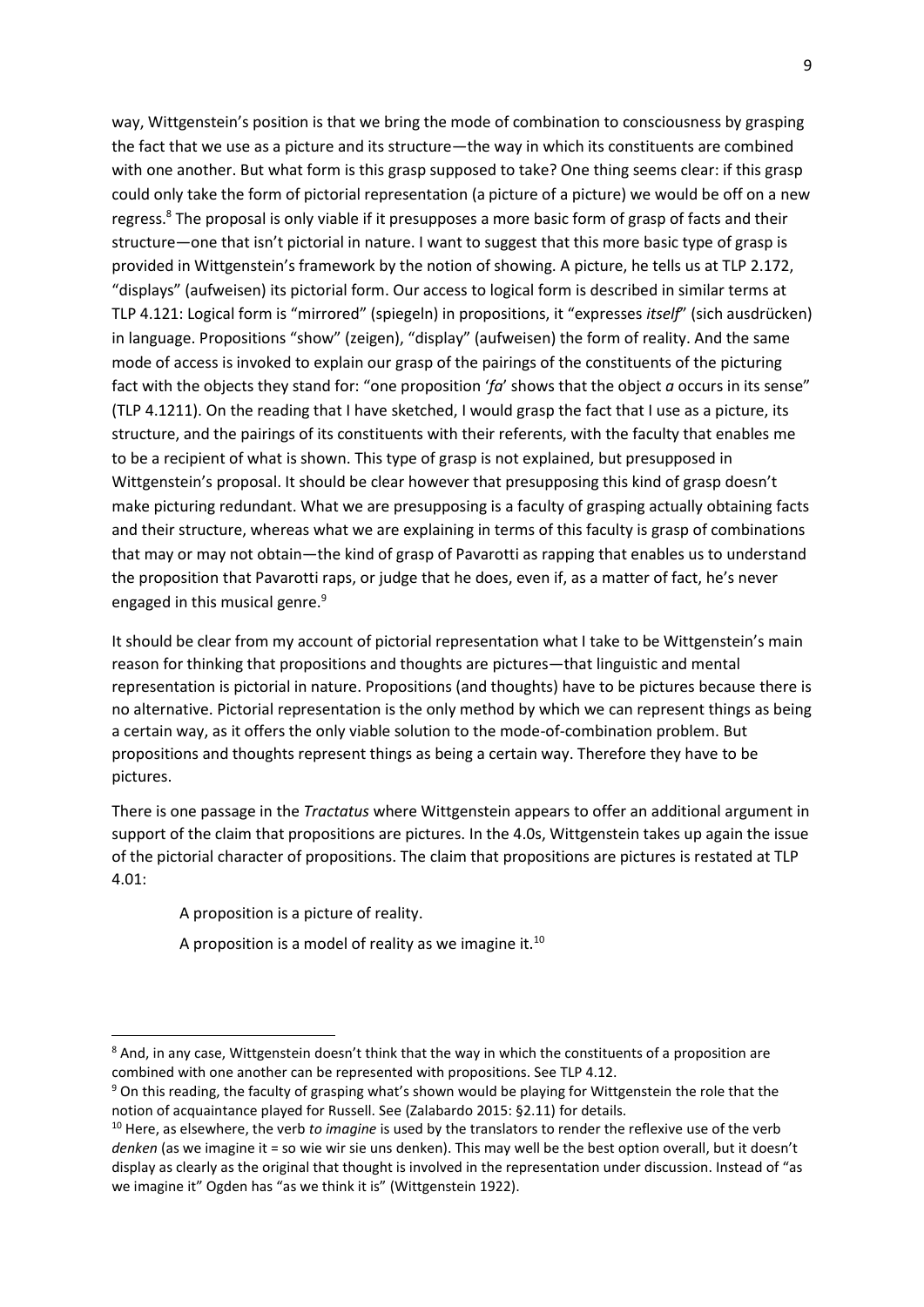TLP 4.01 is followed by a series of sections numbered as dependent on it (TLP 4.011-4.016). The next proposition after these is TLP 4.02:

We can see this from the fact that we understand the sense of a propositional sign without its having been explained to us.

There is no obvious referent for "this" in the section immediately preceding TLP 4.02. This, together with Wittgenstein's numbering, lends strong support to the hypothesis that it refers back to TLP 4.01, and hence that TLP 4.02 offers a reason for thinking that a proposition is a picture of reality. The connection is confirmed by the next section:

4.021 A proposition is a picture of reality: for if I understand a proposition, I know the situation that it represents. And I understand the proposition without having had its sense explained to me.

In these passages, Wittgenstein derives the conclusion that propositions are pictures from the premise that there is something (the sense of the proposition) that doesn't need to be explained to us in order to understand the proposition. The key to interpreting the argument is to decide what it is that doesn't have to be explained to us. Notice first that there is something that does need to be explained to us if we are to understand a proposition:

4.026 The meanings of simple signs (words) must be explained to us if we are to understand them.

In other words, explanation is required in order to come to know the constituents of the represented complex—which objects the proposition represents as combined with one another. So, what else do we need to know in order to understand a proposition but doesn't have to be explained to us? Clearly the answer is the way in which the constituents of the represented complex would have to be combined with one another in order to form the complex. So understanding a proposition requires knowing both the constituents and the mode of combination of the represented complex. And whereas the former need to be explained to us, explanation of the latter is not required. This is the phenomenon that Wittgenstein is adducing in support of the pictorial character of propositions.

It is not hard to see why the premise would support the conclusion. If a proposition were 'a set of names', 'a blend of words', then understanding of the proposition would enable us to grasp the constituents of the represented complex. What it wouldn't enable us to grasp is the way in which these constituents would have to be combined in order to form the represented complex. Unless the mode of combination were explained to us, we wouldn't grasp the sense of the proposition. Hence, since the mode of combination doesn't need to be explained to us, a proposition is not a set of names. However, if propositions are pictures it becomes very easy to understand why the mode of combination doesn't need to be explained to us. If the proposition is a fact, then in grasping the fact we grasp both its constituents and how they are combined with one another. If now the referents of the constituents are explained to us, we will know which objects have to be combined with one another to form the represented complex. Crucially, knowing how these constituents would have to be combined with one another requires no additional explanation. The way in which they would have to be combined is the way in which the constituents of the proposition are actually combined, and this we have already grasped in grasping the fact the proposition consists in.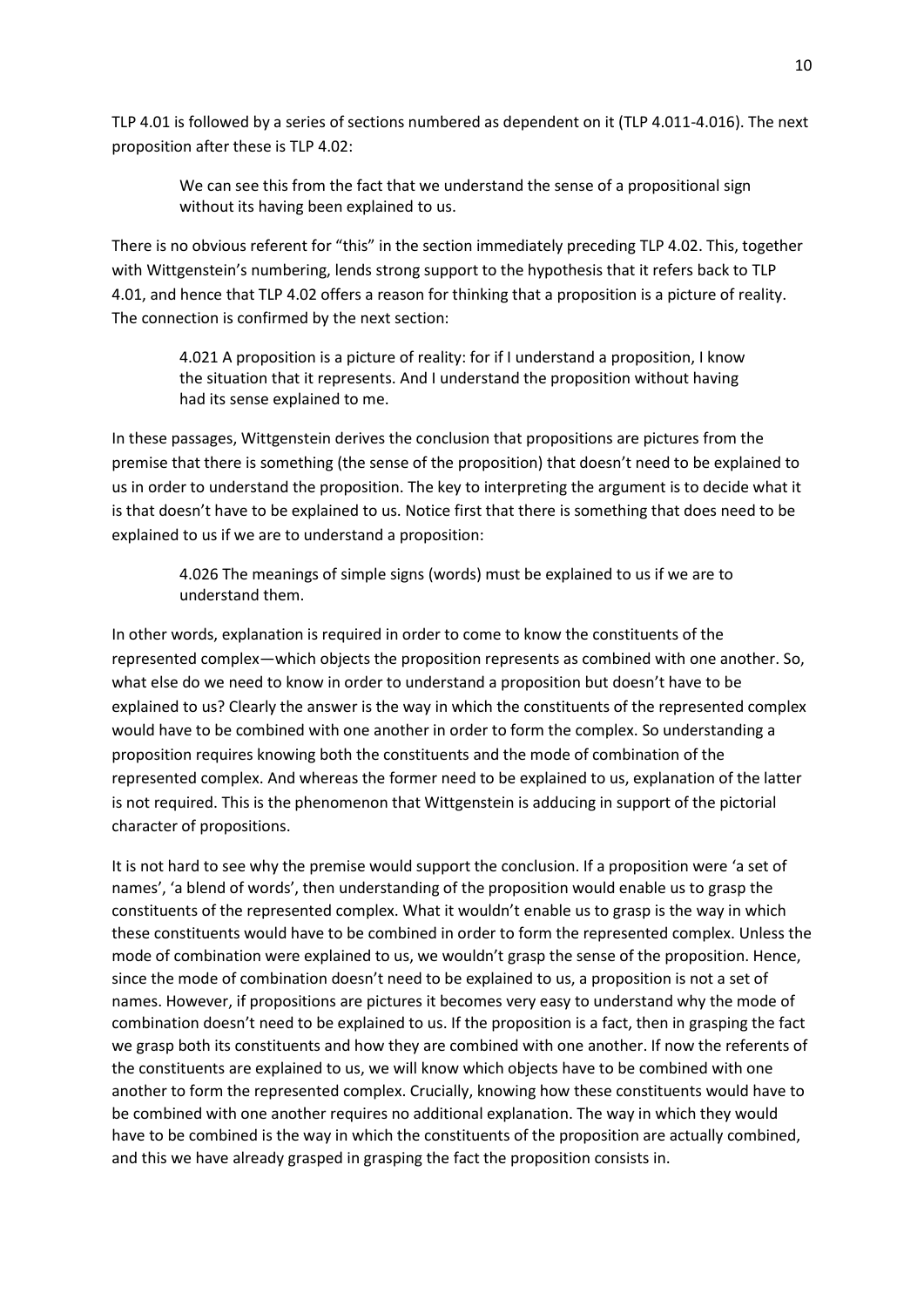Before leaving the semantic problem of unity I want to suggest that the solution I am attributing to Wittgenstein seems to make an appearance, as a target of attack, in Russell's *Theory of Knowledge*. I have in mind the view that Russell attributes to Hume in Chapter IV of Part II:

[…] Hume conceives thought as conjoining the *ideas* of objects, while what makes a thought *true* is a conjunction of the *objects*. (Russell 1984: 139)

The view that the constituents of the thought are different from the constituents of the represented complex is clearly an aspect of Wittgenstein proposal. Wittgenstein doesn't refer to the constituents of the thought as ideas, but he doesn't seem to rule out the possibility that they are psychic items of some kind. This is how he puts the point in a letter to Russell of August 1919, in which he replies to Russell's queries about the *Tractatus*:

"Does a Gedanke consist of words?" No! But of psychical constituents that have the same sort of relation to reality as words. What those constituents are I don't know. (McGuinness 2008: 99)

Russell is fully aware of the advantages of this move. The passage continues:

This gives, of course, a short and easy way of defining falsehood, and of distinguishing between propositions and the facts that make them true. (Russell 1984: 139)

Russell can't countenance the Humean position, as he is firmly committed to the view that the constituents of the represented complex have to be constituents of the judgment complex:

> For us, owing to our rejection of "ideas" as a *tertium quid* between subject and object, no such explanation is possible. When we judge that mercury is heavier than gold, *mercury* and *heavier* and *gold* must themselves be constituents of the event which is our judging […]. (Russell 1984: 139-40)

But what's interesting for our purposes is a different difficulty that he raises for the view. As Russell characterizes the proposal, when we judge "we bring our idea of mercury in some relation with our idea of gold" (Russell 1984: 140). Russell's problem with this concerns the nature of the relation between ideas that is supposed to play this role:

The relation between my idea of mercury and my idea of gold cannot be "heavier", since my ideas are not supposed to have weight. Nor can it be the *idea* of "heavier", since that is not a relation. It must, therefore, be some new relation, in some way related to "heavier", subsisting between my ideas, but not necessarily present to consciousness when I judge. (Russell 1984: 140)

Thus, on the view that, according to Russell, the Humean must adopt, we represent mercury as being heavier than gold with an actually obtaining complex in which an object that stands for mercury bears a relation that stands for "heavier" to an object that stands for gold. This account of representation clearly satisfies our characterisation of logical picturing. It corresponds to the way in which, in the example we used, the fact that "Pavarotti"  $\rho$  "Callas" can represent Pavarotti as admiring Callas. Taken as a characterisation of logical picturing, Russell's account is incomplete, since it doesn't mention the identity between the way in which the constituents of the picturing complex are combined with one another and the way in which the constituents of the represented complex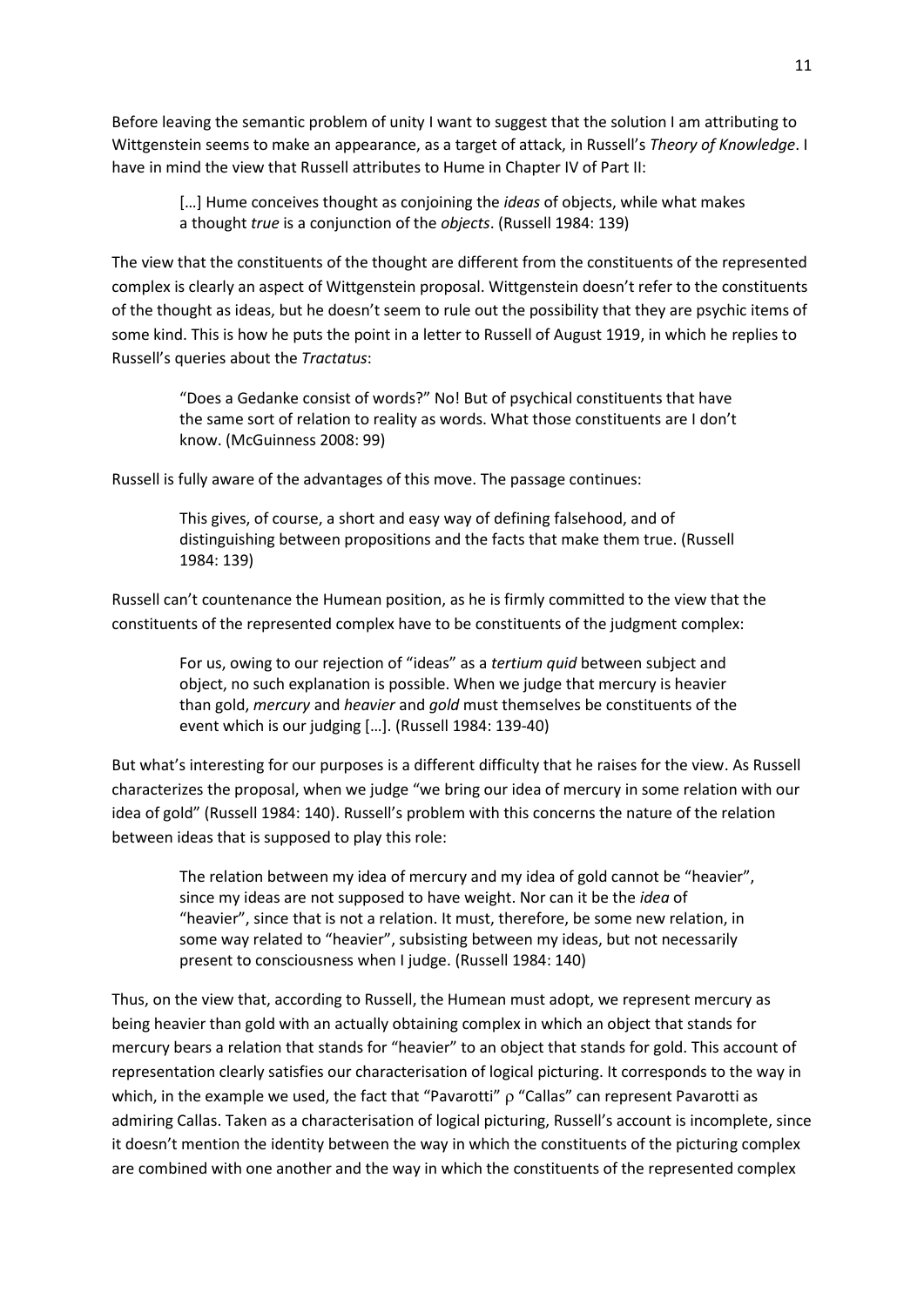would have to be combined with one another. Nevertheless, what he says about the Humean position is clearly compatible with logical picturing.

Russell sees no merit in the proposal:

This, however, is obviously absurd. My judging obviously consists in my believing that there is a relation between the actual objects, *mercury* and *gold*, not in there being in fact a relation between my ideas of these two objects. Thus the whole nature of belief must necessarily be misunderstood by those who suppose that it consists in a relation between "ideas", rather than in the belief of a relation between objects. (Russell 1984: 140)

If this is offered as an argument against the Humean view, it is not very compelling. The Humean could concede that there being in fact a relation between two ideas doesn't amount to representing mercury as being heavier than gold. However she could contend that *grasp* of this fact, and of the correlations between the ideas and the relation between them, on the one hand, and mercury, gold and the relation "heavier", on the other, is what representing mercury as being heavier than gold consists in.<sup>11</sup> By taking this line, the Humean would be adopting the position that I am attributing to Wittgenstein.

# 4. Metaphysical unity

1

Let's turn now to the metaphysical problem of unity. Russell's concern with the problem is undeniable. It is posed in a famous passage of *The Principles of Mathematics* in the context of the dual-relation theory (Russell 1903: 49-50). Propositions, both facts and objective non-facts, are composite items, and we need an explanation of how their unity arises from the manifold of their constituents. Russell confesses that he can't provide a satisfactory solution, but he asserts that each proposition, and hence each fact, will have among its constituents a relation that is responsible for the generation of unity.

When the dual-relation theory is replaced by the multiple-relation theory, propositions disappear from Russell's ontology, but facts continue to be constructed as compounds whose unity is generated by relations. But from 1912, forms are also assigned a role in underpinning the unity of facts. Forms make their first substantial appearance in Russell's work in an unpublished manuscript of that year, entitled "What Is Logic?". Here we are told that "[i]n a complex, there must be something, which we may call the *form*, which is *not* a constituent, but the way the constituents are put together" (Russell 1992: 55).

In *Theory of Knowledge* forms are introduced in the last chapter of Part I, in exactly the same terms as in "What is Logic?":

It is obvious, in fact, that when *all* the constituents of a complex have been enumerated, there remains something which may be called the "form" of the complex, which is the way in which the constituents are combined in the complex. (Russell 1984: 98)

 $11$  If the position is articulated along these lines, then Russell's contention that the relation between the ideas might not be present to consciousness when I judge would pose an obstacle to the view. For one could argue that grasp of the picturing fact would require grasp of its constituents, including the relation that refers to "heavier".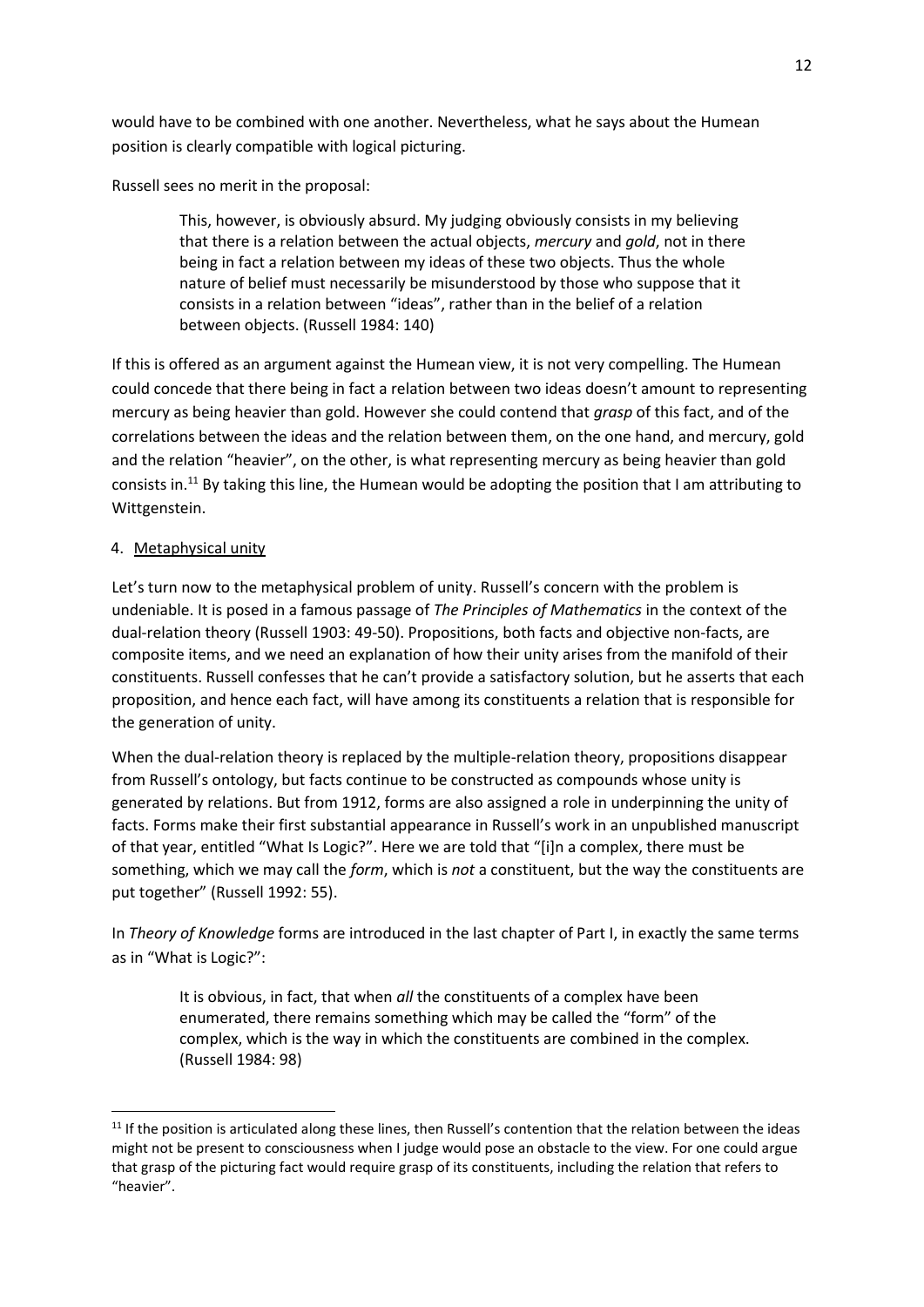This way in which the constituents are combined in the complex, we are told once more, is not another constituent:

> [...] the form is not a "thing", not another constituent along with the objects that were previously related in that form. (Russell 1984: 98)

And the reason Russell offers for treating the form as a non-constituent is precisely the threat of the infinite regress that gives rise to the metaphysical problem of unity:

[The form of "Socrates is human"] cannot be a new constituent, for if it were, there would have to be a new way in which it and the two other constituents are put together, and if we take this way as again a constituent, we find ourselves embarked on an endless regress. (Russell 1984: 98)<sup>12</sup>

In the *Tractatus*, Wittgenstein seems to agree with Russell that facts should be construed as combinations of items:

2. What is the case—a fact—is the existence of states of affairs.

2.01 A state of affairs (a state of things) is a combination of objects (things).

However, unlike Russell, Wittgenstein didn't think that the combination of constituents would have to be underpinned from outside by something that isn't a constituent:

2.03 In a state of affairs objects fit into one another like the links of a chain.

The analogy has to be understood as expressing the rejection of the idea that the combination of objects into a state of affairs requires the involvement of an item over and above the constituents. Evidence for this reading is provided by a letter to C.K. Ogden, in which Wittgenstein comments on Ogden's translation of 2.03:

Here instead of 'hang one on another' it should be 'hang one in another' as the links of a chain *do*! The meaning is *that there isn't anything third* that connects the links but that the links *themselves* make connection with one another. So if 'in' in this place is English please put it there. If one would hang *on* the other they might also be glued together. (Wittgenstein 1973: 23)

The involvement of a non-constituent is also rejected in a passage of the *Notebooks*:

1

The reality that corresponds to the sense of the proposition can surely be nothing but its component parts, since we are surely *ignorant* of *everything* else. (Wittgenstein 1979: 31)

So, whereas Russell thought that there couldn't be a combination without a non-constituent contributing the mode of combination of the constituents, Wittgenstein thought that no such thing was required.

<sup>&</sup>lt;sup>12</sup> Francisco Rodríguez Consuegra has argued that Russell introduced forms into complexes to deal with Bradley's regress, and that the regress that Russell invokes to justify treating forms as non-constituents is a version of Bradley's regress (Rodríguez Consuegra 2002). See also (Hochberg 1984). Russell's concern with Bradley's regress is undeniable. See, e.g., (Russell 1989: 146).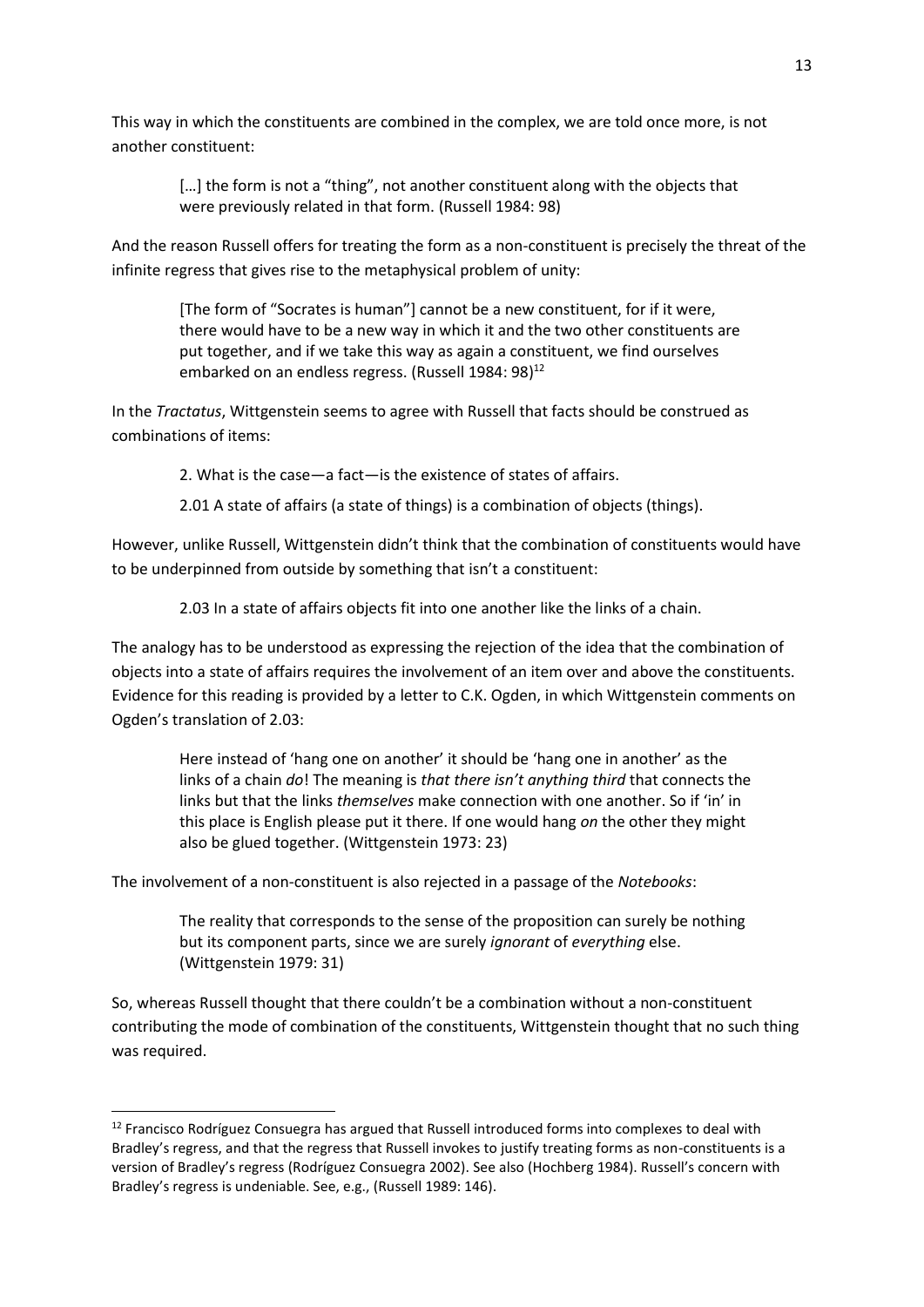We find a similar situation with respect to the facts that play the role of propositions according to the *Tractatus*. Here, once again, Wittgenstein uses the chain analogy to explain how the constituents of a proposition are combined with one another, indicating that the unity of a proposition doesn't have to be underpinned from the outside by a non-constituent:

4.22 An elementary proposition consists of names. It is a nexus, a concatenation of names.

So Wittgenstein, unlike Russell, didn't see the need to appeal to a non-constituent in order to explain how the unity of facts in general, and of the facts that play the role of propositions in particular, is produced out of the multiplicity of its constituents. What's the reason for this? Did Wittgenstein reject the difficulty that Russell had tried to solve by treating forms as nonconstituents? Or did he have an alternative strategy for dealing with this difficulty?

I am going to argue that the *Tractatus* advances a metaphysical picture for which these questions don't arise. According to the *Tractatus*, facts in general, and the facts that play the role of propositions in particular, should not be construed as compounds. They don't arise from the combination of constituents. They are ultimate, indivisible units. On this account, there simply isn't a problem of how the unity of facts and propositions arises from the multiplicity of their constituents. Wittgenstein doesn't have a problem with metaphysical unity, not because he has found a way of saving CAF from the difficulty, but because he rejects CAF.

I want to introduce the Tractarian account of facts and propositions by concentrating first on Wittgenstein's treatment in the 3.31s of the facts that play the role of propositions and their relationship to their parts, to which he refers as *expressions* or *symbols*. I want to start by considering three specific passages in which expressions are characterised. In the first, we are told that an expression is

Everything essential to their sense that propositions can have in common with one another (3.31).

According to the second, an expression is

the common characteristic mark of a class of propositions. (3.311)

In the third, we are told that an expression is presented by means of a *propositional variable*, i.e.

a variable whose values are the propositions that contain the expression. (3.313)

As other interpreters have suggested (Palmer 1988; Morris 2008), I think that these passages put forward a picture in which propositions are not regarded as composite entities, produced by the combination of more simple items. They are treated instead as basic units. What on other accounts is regarded as the constituent parts of propositions, Wittgenstein treats instead as features that propositions share with one another. On this view, propositions are not produced by the combination of expressions. Just as people share heights, incomes, hobbies and character traits without being compounded from these items, propositions share characteristic marks without being compounded from them.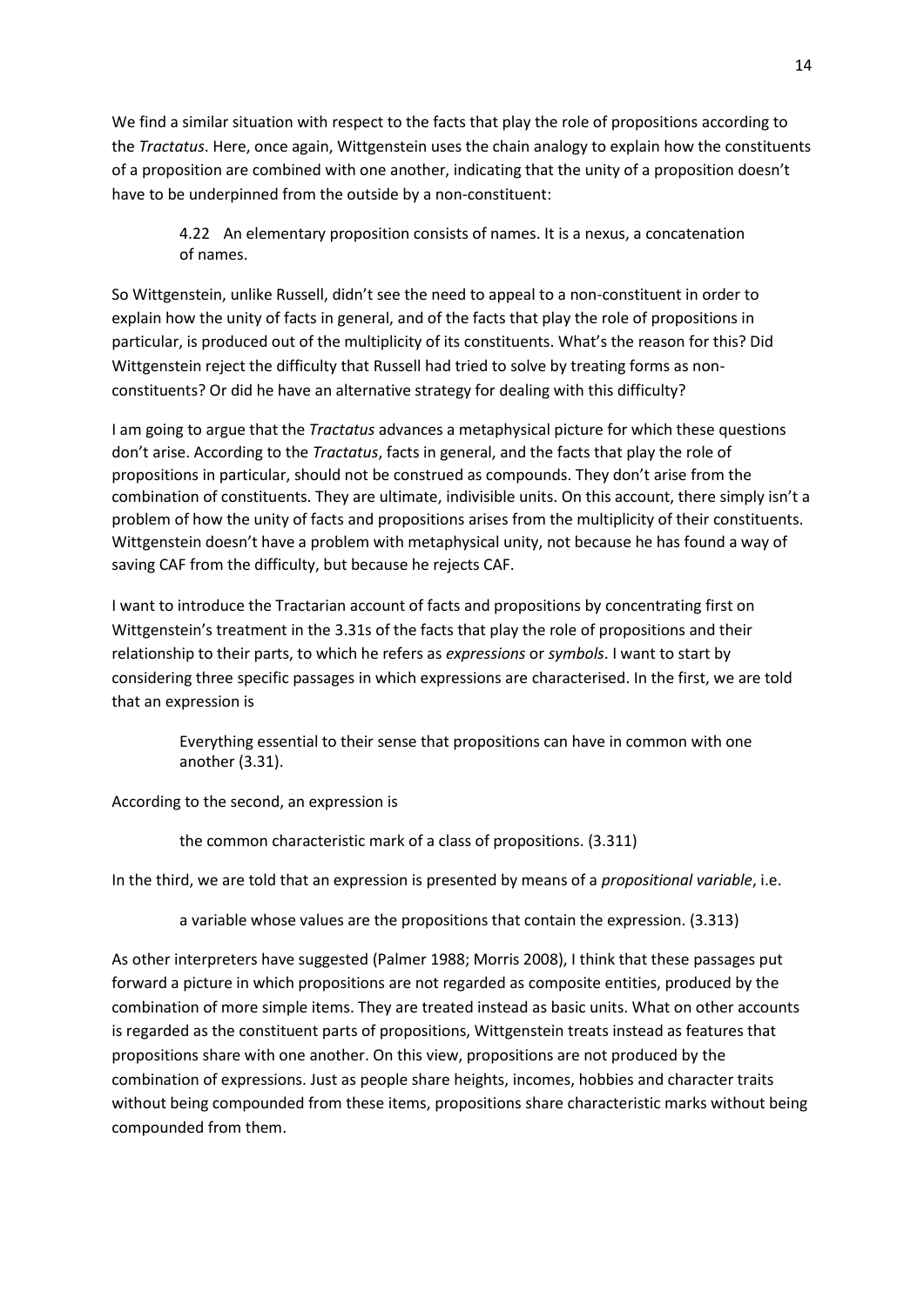The conception of propositions and their constituents that, on this reading, Wittgenstein puts forward in the 3.31s is akin to a view that has been attributed to Frege, and Hans Sluga has labelled the *principle of the priority of judgment over concept*, or *priority principle*. <sup>13</sup> According to the priority principle,

[c]oncepts must not be considered as given independently of the judgments in which they occur. […] Concepts are always reached through the splitting up of judgments, through analysis; they are not given separately and the judgment is not composed out of previously given constituents. (Sluga 1987: 86) $^{14}$ 

This conception reverses the understanding of the relationship between judgments and concepts that Frege found in Aristotelian and Boolean logic, according to which concepts are "pre-existent and ready-made" and judgments are "composed from them by aggregation" (Sluga 1987: 85).

Frege's posthumous writings and correspondence furnish what I regard as substantial evidence of his commitment to the priority principle throughout his career. Thus, in 1880/81, when comparing his own logic to the Boolean approach, he wrote:

As opposed to this, I start out from judgements and their contents, and not from concepts […] I only allow the formation of concepts to proceed from judgements. (Frege 1979a: 16)

And in a letter dated in 1882 he wrote:

**.** 

Now I do not believe that concept-formation can precede judgement because this would presuppose the independent existence of concepts, but I think of a concept as having arisen by decomposition from a judgeable content. (Frege 1980: 101)

In 1903 he spells out the consequences of this approach for the ontological status of concepts:

It is obvious that we cannot represent a concept as something independent in the way we can represent an object. A concept can only occur in a complex. One might say that a concept can be distinguished within, but not separated from, the complex in which it occurs. (Frege 1960: 13)

In 1919, towards the end of his life, he expressed himself in remarkably similar terms:

So I do not begin with concepts and put them together to form a thought or judgement; I come by the parts of a thought by analyzing the thought. This marks off my concept-script from the similar inventions of Leibniz and his successors, despite what the name suggests. (Frege 1979b: 253)

My claim is that in the 3.31s Wittgenstein is putting forward an account of the relationship between propositions and expressions along the lines of the priority principle.<sup>15</sup> The main difference between

<sup>&</sup>lt;sup>13</sup> See (Conant 2002: 384-85). For the idea that, according to Frege, function symbols indicate common features of various sentences, see (Dummett 1973: 31). See also (Linsky 1992: 268-69).

<sup>&</sup>lt;sup>14</sup> See also (Sluga 1975), for the historical context from which Frege's commitment to the priority principle arose.

 $15$  The Fregean lineage of the ideas put forward in the 3.31s is clearly flagged by their position as the first set of sections dependent in the numerical hierarchy on Wittgensein's formulation of Frege's context principle:

<sup>3.3</sup> Only propositions have sense; only in the nexus of a proposition does a name have meaning.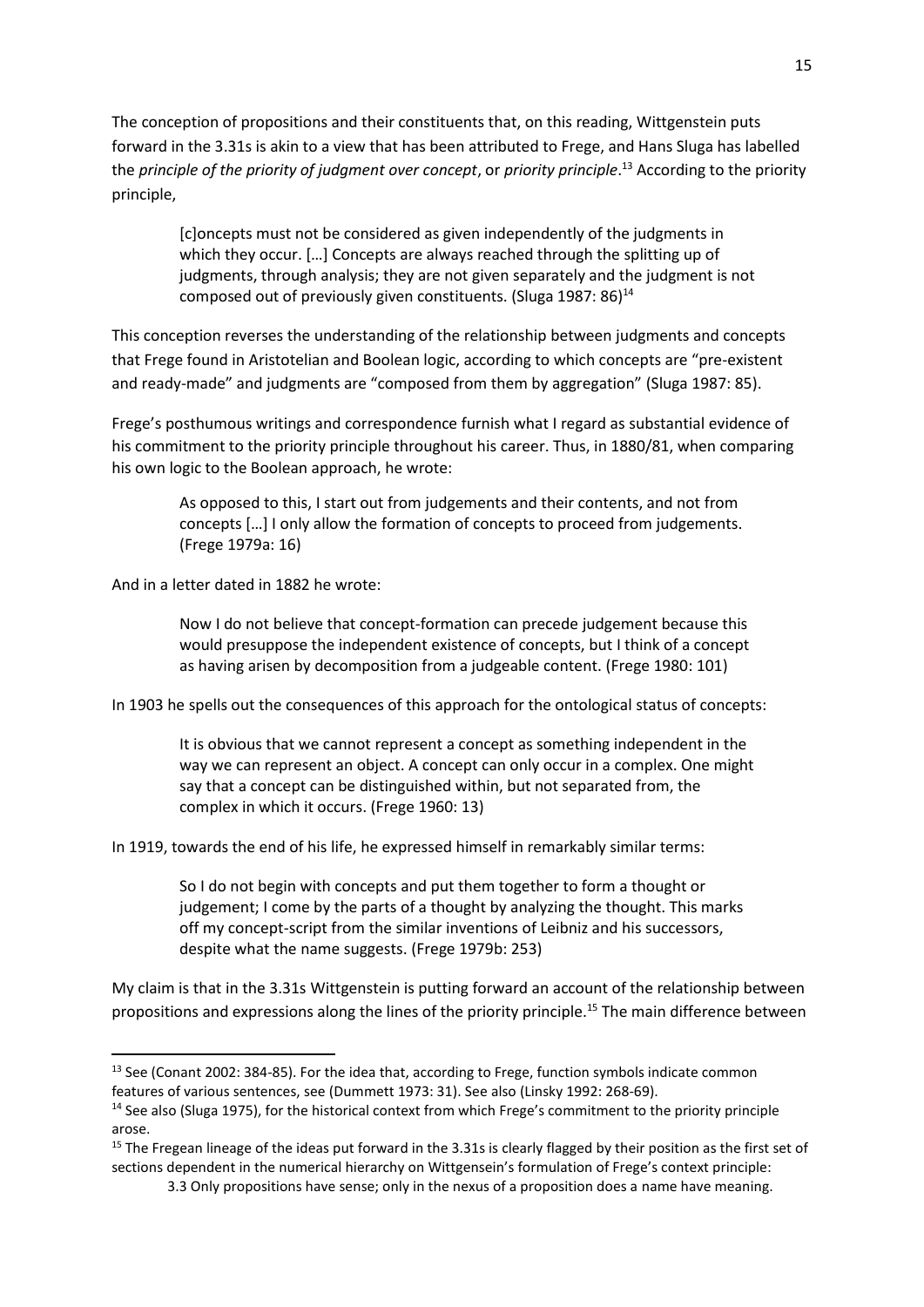Frege's and Wittgenstein's views on this point is that Frege restricts this treatment to *concepts*, whereas Wittgenstein extends it to all expressions.<sup>16</sup>

This aspect of Wittgenstein's position explains his rejection of the need for a non-constituent to underwrite the combination of constituents to form propositions. Wittgenstein is not suggesting that the combination can be effected without outside help. The reason why no outside help is needed to produce the combination is that no combination needs to take place. The unity of a proposition is non-derivative, fundamental. It doesn't arise from a process of composition.

The attribution of this view to Wittgenstein receives further support from a passage that might seem to make the opposite point:

3.318 Like Frege and Russell I construe a proposition as a function of the expressions contained in it.

It might seem that Wittgenstein is arguing here that the expressions are primary and the propositions are the result of doing something with the expressions.<sup>17</sup> To read the passage in this way, we need to assume that the application of a function to its arguments produces its values. However, there is every reason to think that Wittgenstein was assuming the converse relationship between functions and values—that the values need to exist before a function can pair its arguments with them. If this is the conception that Wittgenstein is presupposing, then the apparent tension between 3.318 and the rest of the 3.31s will disappear. Furthermore, this conception is emphatically endorsed by Russell and Whitehead in the Introduction to *Principia Mathematica*:

" $\phi$ x" only has a well-defined meaning [...] if the objects  $\phi$ a,  $\phi$ b,  $\phi$ c, etc., are welldefined. That is to say, a function is not a well-defined function unless all its values are already well-defined. […] the function cannot be definite until its values are definite. (Whitehead and Russell 1910: 41-42)

#### And again:

**.** 

[...] the values of a function are presupposed by the function, not vice versa. It is sufficiently obvious, in any particular case, that a value of a function does not presuppose the function. Thus for example the proposition "Socrates is human" can be perfectly apprehended without regarding it as a value of the function "x is human". (Whitehead and Russell 1910: 42)

On this account of the relationship between functions and their values, to "construe a proposition as a function of the expressions contained in it" is to reject the idea that expressions play any role in the constitution of propositions. The proposition will have to exist before a function pairs it with the expressions.

Notice, however, that, as Michael Dummett has pointed out, one problem with treating the context principle as the linguistic correlate of the priority principle is that the former applies to all words, whereas the latter, for Frege, applies only to concepts (Dummett 1981: 539-40).

<sup>&</sup>lt;sup>16</sup> The Fregean source of Wittgenstein idea has been defended by David MacCarty (McCarty 1991: 70). On the thought that Wittgenstein extends to all expressions the treatment that Frege accorded to concepts, see (Ramsey 1990: 11).

<sup>&</sup>lt;sup>17</sup> Anthony Palmer has criticized this reading. See (Palmer 1988: 52).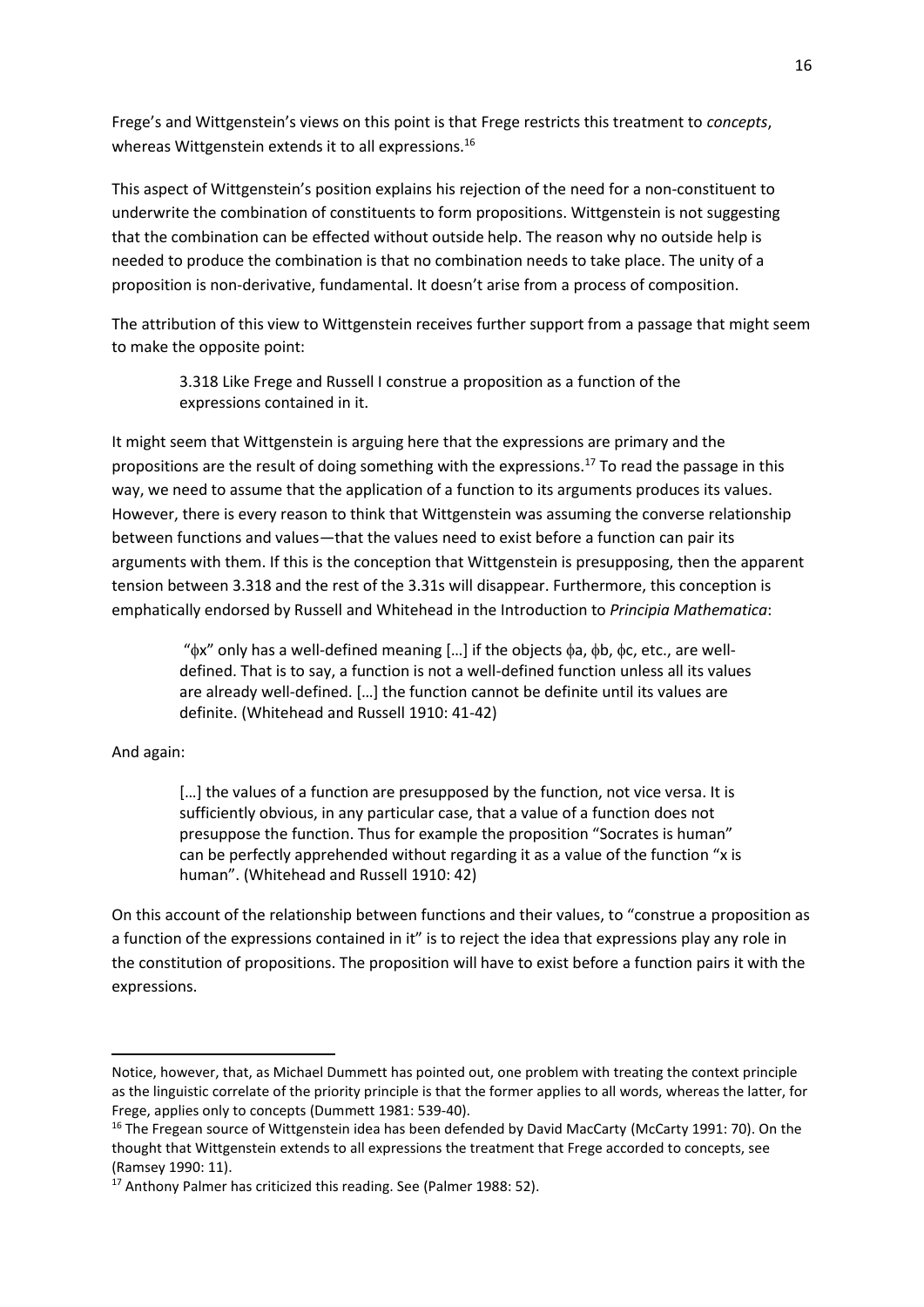So far in this section I have argued that Wittgenstein's construal of the facts that play the role of propositions differs dramatically from the construal of complexes that Russell endorsed. A proposition, for Wittgenstein, is not a composite item arising from the combination of its constituents. The unity of a proposition is fundamental, not the result of a process of composition. Hence what we think of as the constituents of a proposition are not related to it as components to compound. They are instead features that the proposition has in common with other propositions.

What I want to argue next is that Wittgenstein applies this approach, not only to propositions, but to all facts. Every fact, not only those that serve as propositions, is a fundamental, indivisible unit. A fact is not produced by the combination of objects. Objects are not components of facts—they are 'common characteristic marks' of classes of facts. This is the view advanced in the opening sections of the *Tractatus*. 18

The idea that facts, and not objects, are the fundamental ontological units of the *Tractatus* could not be more prominently displayed. It is expressed by the very first two sections of the book:

1. The world is all that is the case.

1.1 The world is the totality of facts, not of things.

These sections have often been interpreted as asserting that the world consists, not only of things, but *also* of facts—that a complete catalogue of the ultimate furniture of the world must include facts as well as things.<sup>19</sup> I am arguing that this reading is incorrect. Wittgenstein is claiming that the catalogue of the ultimate furniture of the world contains nothing but facts—it contains facts and not things. Facts are the only ultimate items of Tractarian ontology. Everything else has to be construed out of them.

Now this assertion needs to be qualified in order to take account of how facts are construed in the *Tractatus*. When the term *fact* (*Tatsache*) is introduced in the 1s, it is used as a non-technical term to refer to what is the case—what actually obtains in the world. And with a few exceptions, that's how the term continues to be used throughout the book. But at the beginning of the 2s we get an account of what facts (what is the case) consist in:

2. What is the case—a fact—is the existence of states of affairs.

2.01 A state of affairs (a state of things) is a combination of objects (things).

It is a controversial point of *Tractatus* exegesis whether states of affairs (*Sachverhalte*) <sup>20</sup> should be taken to include all possible combinations of objects or only the actual ones.<sup>21</sup> Both readings are defensible, but on balance it seems more plausible to take the term to encompass all possible combinations of objects. A powerful consideration in favour of this reading comes from

**.** 

<sup>&</sup>lt;sup>18</sup> Brian Skyrms has given expression to this reading: "Wittgenstein's truly daring idea was that the ontology of the subject (nominalism) and the ontology of the predicate (Platonism) were both equally wrong and onesided; and that they should give way to the ontology of the assertion. We may conceive of the world not as a world of individuals or as a world of properties and relations, but as a world of facts—with individuals and relations being equally abstractions from the facts. John would be an abstraction from all facts-about-john; Red an abstraction from being-red-facts; etc." (Skyrms 1981: 199).

 $19$  For an eloquent attack on this reading, see (Johnston 2007).

<sup>&</sup>lt;sup>20</sup> 'State of affairs' is Pears and McGuinness's translation of 'Sachverhalt'. Ogden rendered it as 'atomic fact' (Wittgenstein 1922).

<sup>21</sup> See, e.g., (Black 1964: 39-45).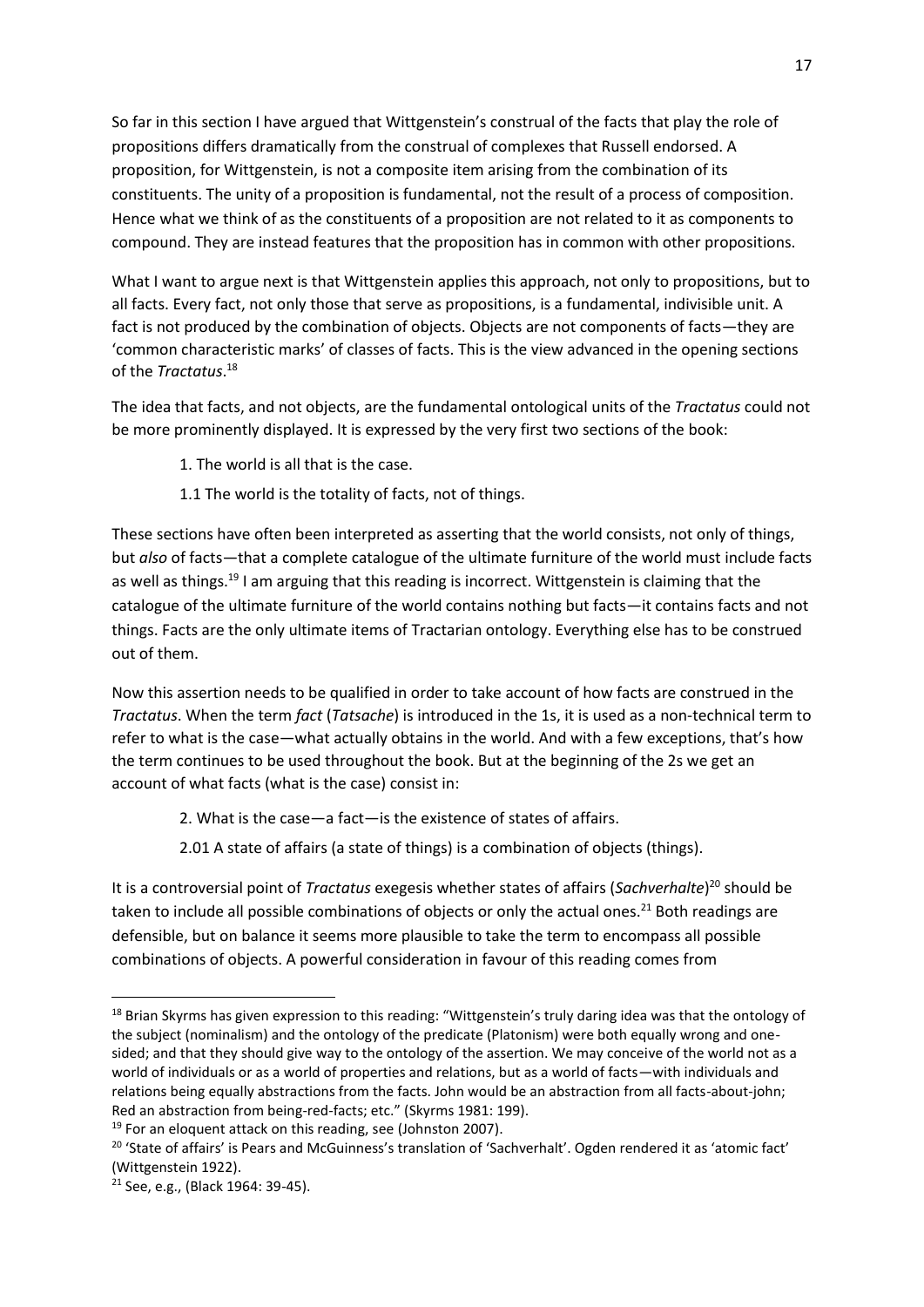Wittgenstein's claim (TLP 4.21) that an elementary proposition asserts the existence of a state of affairs. If all states of affairs were actually obtaining combinations of objects, it would follow that all elementary propositions are true. In any case here I will take the term *state of affairs* to include all possible combinations of objects.

There is also some controversy concerning how facts are connected to states of affairs, but we can make a substantial case in favour of the view that a fact is any obtaining truth-functional combination of states of affairs. The connection is established once more through propositions. As we've seen, an elementary proposition asserts the existence of a state of affairs. We are also told (TLP 5) that a proposition is a truth-function of elementary propositions. If we assume that a fact is what a true proposition asserts, we can conclude that a fact is an obtaining truth-functional combination of states of affairs, and this is how I propose to use the term.

I've claimed that facts are the ultimate units of Tractarian metaphysics, and we've just seen that facts are obtaining truth-functional combinations of states of affairs. Clearly, the states of affairs that combine truth-functionally to form facts include non-obtaining as well as obtaining states of affairs. Thus, to take the simplest case, if S is a non-obtaining state of affairs, the negation of S is a fact. This might seem to suggest that, in treating facts as fundamental, Wittgenstein is ascribing this status to all states of affairs, obtaining and non-obtaining alike. I think, however, that this reading would be a serious distortion of Wittgenstein's views. It would amount, in effect, to ascribing to Wittgenstein an ontology of Russellian propositions, as they figure in the dual-relation theory, or Meinongian *Objektive*. <sup>22</sup> Wittgenstein's thought that what is the case is fundamental, translated to the language of states of affairs, is the claim that *obtaining* states of affairs are fundamental. They inherit from facts the status of ultimate constituents of reality.

On this approach, objects are not self-standing items from whose combination states of affairs arise. They are, instead, features that states of affairs share with one another. Obtaining states of affairs are indivisible units. Relations of resemblance between states of affairs constitute the reality that underlies our talk of the objects of which states of affairs are composed.<sup>23</sup> Notice that the view is stronger than the claim that objects cannot occur in independence of states of affairs. I am attributing to Wittgenstein an account of the ontological status of objects from which this dependence follows as a corollary.

The account of facts that I'm attributing to Wittgenstein is remarkably similar to the account that appears in Waismann's *Theses*, in which he aimed to present Wittgenstein's views. After explaining that some facts can have parts that are also facts, and, as a result, two facts can have a fact in common, he adds:

Two facts can, however, also agree in a different way, e.g. The fact 'This patch is yellow' and the fact 'That patch is yellow.' The two facts have the colour yellow in

**.** 

<sup>&</sup>lt;sup>22</sup> See, in this connection (Goldfarb 1997: 65): "Wittgenstein does not countenance possibilia in his ontology. For this would make the obtaining of the state of affairs a property of the combination of objects, whereas Wittgenstein is explicit that the combining of objects *is* the obtaining of the state of affairs".

<sup>23</sup> David McCarty has endorsed the general idea of the reading I'm developing here: "In *Tractatus*, the proprietary relation between *Tatsache* and *Gegenstand* is not one of construction but, rather, of abstraction. [...] Hence, Tractarian objects are not starting points, but endpoints in a process of analysis [...]" (McCarty 1991: 59). McCarty thinks that this construal of Tractarian objects forces us to adopt an idealist reading of the relationship between the structure of language and the structure of the world. I don't think the connection is so straightforward. Further argument is needed to show that this construal of Tractarian objects is not compatible with a realist interpretation of the book.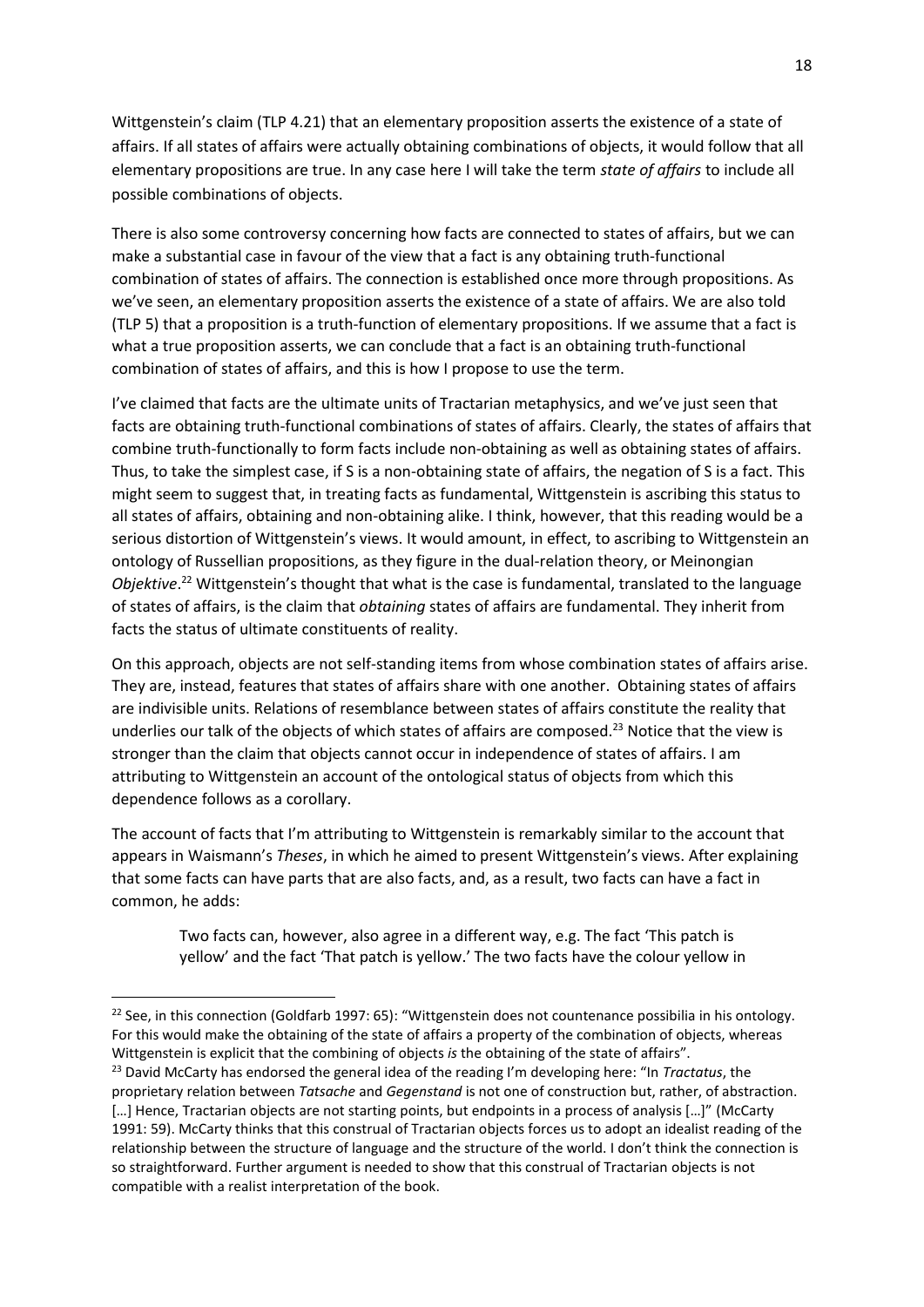common, which does not by itself constitute a fact. Yellow is a feature of facts, but not an independent one. (Waismann 1979: 233)

Here, what is usually regarded as a constituent of the two facts is described as a feature of them, which, furthermore, is not independent. The lack of independent standing of common features of facts is emphasized in the continuation of the passage:

It is possible to analyse a state of affairs by specifying the features in respect of which it agrees with other states of affairs. This analysis can be performed only in thought, not in reality. Every feature appearing in a state of affairs is also called an *element* (member, part) of the state of affairs. (Waismann 1979: 234)

We may call them *members* or *parts*, but this shouldn't be understood as treating facts as compounds of independently existing constituents. Their members or parts are only common features of facts that we identify in thought, not in reality. Needless to say, we cannot take for granted that Waismann's account in the 1930s provides a faithful characterisation of Wittgenstein's views in 1918, but it has to be accorded some evidential weight.

It is also interesting to notice that a view along the lines of the position I am attributing to Wittgenstein is discussed and rejected in Russell's *Theory of Knowledge* manuscript.<sup>24</sup> The view is presented in Chapter VII of Part I, where Russell is arguing that understanding 'the name of a relation', e.g., the word 'before', requires acquaintance with the universal it stands for. After presenting this view, Russell considers the following alternative:

[...] that we need only be acquainted with similarities between complexes which contain the same relation, and need not be acquainted ever with the bare relation itself. (Russell 1984: 82)

I want to suggest that these 'similarities between complexes' are very close to the 'common characteristic marks' of propositions to which Wittgenstein refers as *expressions*. Russell's discussion of the idea is restricted in the first instance to the similarity between complexes that share their relating relation, e.g., between "A-before-B" and "C-before-D", but he later considers other possible similarities between dual complexes:

Two dual complexes may have their first terms identical, or their second, or both. We have thus three ways in which two dual complexes may resemble each other without involving the same relation. (Russell 1984: 82-83)

And he envisages the possibility of applying the same model in these cases. The passage continues:

The third of these ways is the combination of the other two, and need not therefore be further considered; but the other two, we may suppose, can each be experienced in cases where the identical constituents involved are not experienced. For example, we may suppose that two experiences can be seen to have a certain resemblance which in fact consists in their having the same subject, even if the subject itself is not given in acquaintance. (I am not asserting that this *is* the case, but only that it may be.) (Russell 1984: 83)

**.** 

<sup>24</sup> It is also considered briefly in *The Philosophy of Logical Atomism* (Russell 1985: 68-70).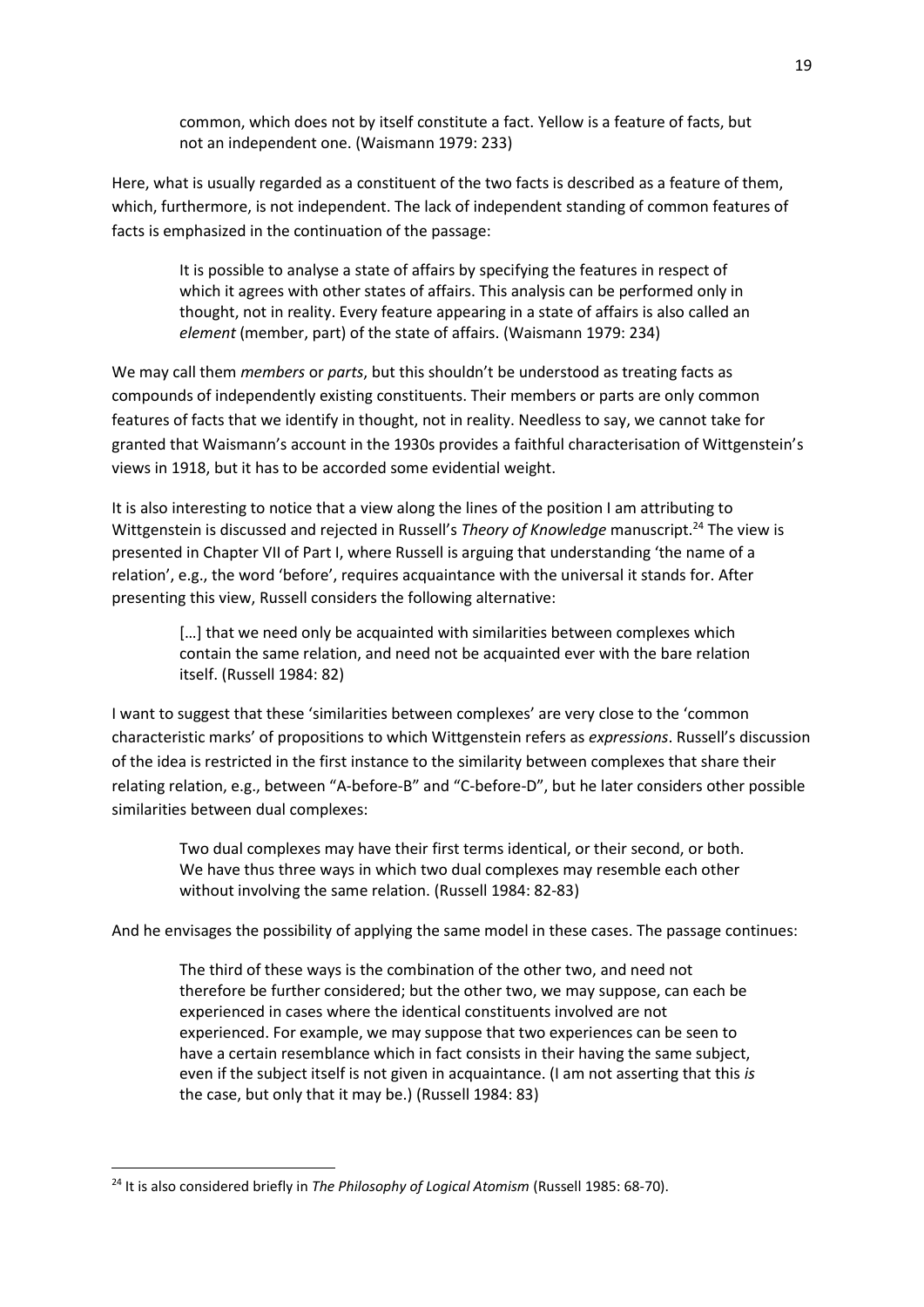Focusing again on the similarity between dual complexes with the same relating relation, Russell goes on to formulate the view in the following terms:

> We assume, now, that between the complexes (AB), (CD), we perceive a certain similarity, which does not depend upon any identity of terms, and is found to subsist between *some* dual complexes, but not between others. We can then *define* the relation of all these complexes as the class of them. In other words, given a certain complex whose terms are A and B, and to which we give the name "A-before-B", the complex "C-before-D" will be defined as "the complex of which C and D are the terms, and which has relation-similarity to A-before-B". (Russell 1984: 84)

My claim is that Wittgenstein would be happy to subscribe to this model as an account of the expression *x is before y*.

#### 5. Conclusion

We can combine the ideas deployed by Wittgenstein to deal with the problems of unity to sketch an account of our intentional interaction with the world.

The world consists of facts, of actually obtaining facts. Thanks to our faculty of grasping what is shown to us, we can bring these facts to consciousness. Exercising the same faculty enables us to discern similarities between the facts that we grasp. Some of these similarities involve content as well as form, as between the fact that Pavarotti sings and the fact that Pavarotti eats, or between the fact that Pavarotti sings and the fact that Callas sings. These similarities are the metaphysical reality underlying our talk of fact constituents, e.g., of the individual Pavarotti or of the property of Singing. Other similarities are purely formal, as between the fact that Pavarotti eats and the fact that Callas sings. These underlie our talk of logical forms, e.g. Monadic Instantiation.

We represent things as being a certain way by singling out an actually obtaining fact (our picture) and pairing its constituents with items that we have encountered as constituents of other facts, even if we haven't encountered a fact in which they are combined with one another. Suppose for example that we grasp the fact that Messi dribbles. We discern similarities between this fact, on the one hand, and the fact that Messi tackles and the fact that Ronaldo dribbles, on the other. Grasping these similarities brings to consciousness the individual Messi, and the property of Dribbling as constituents of the fact that Messi dribbles. We also discern similarities between the fact that Messi dribbles and, e.g., the fact that Ronaldo tackles, thereby grasping the way in which Messi and the property of Dribbling are combined with one another in the fact that Messi dribbles. We can then assign to the constituents of this fact as their referents constituents of other facts. Thus, e.g., we can pair the individual Messi with what the facts that Pavarotti sings and that Pavarotti eats have in common, and the property of Dribbling with what the facts that Dr Dre raps and that Jay Z raps have in common. In this way, we make the fact that Messi dribbles represent Pavarotti as rapping—we represent the individual Pavarotti and the property of Rapping as combined with one another in the same way in which the individual Messi and the property of Dribbling are actually combined with one another in the fact that Messi dribbles. If we replace the fact that Messi dribbles with the fact that the word "Pavarotti" has the property of standing to the left of the word "raps", we obtain a linguistic instance of pictorial representation.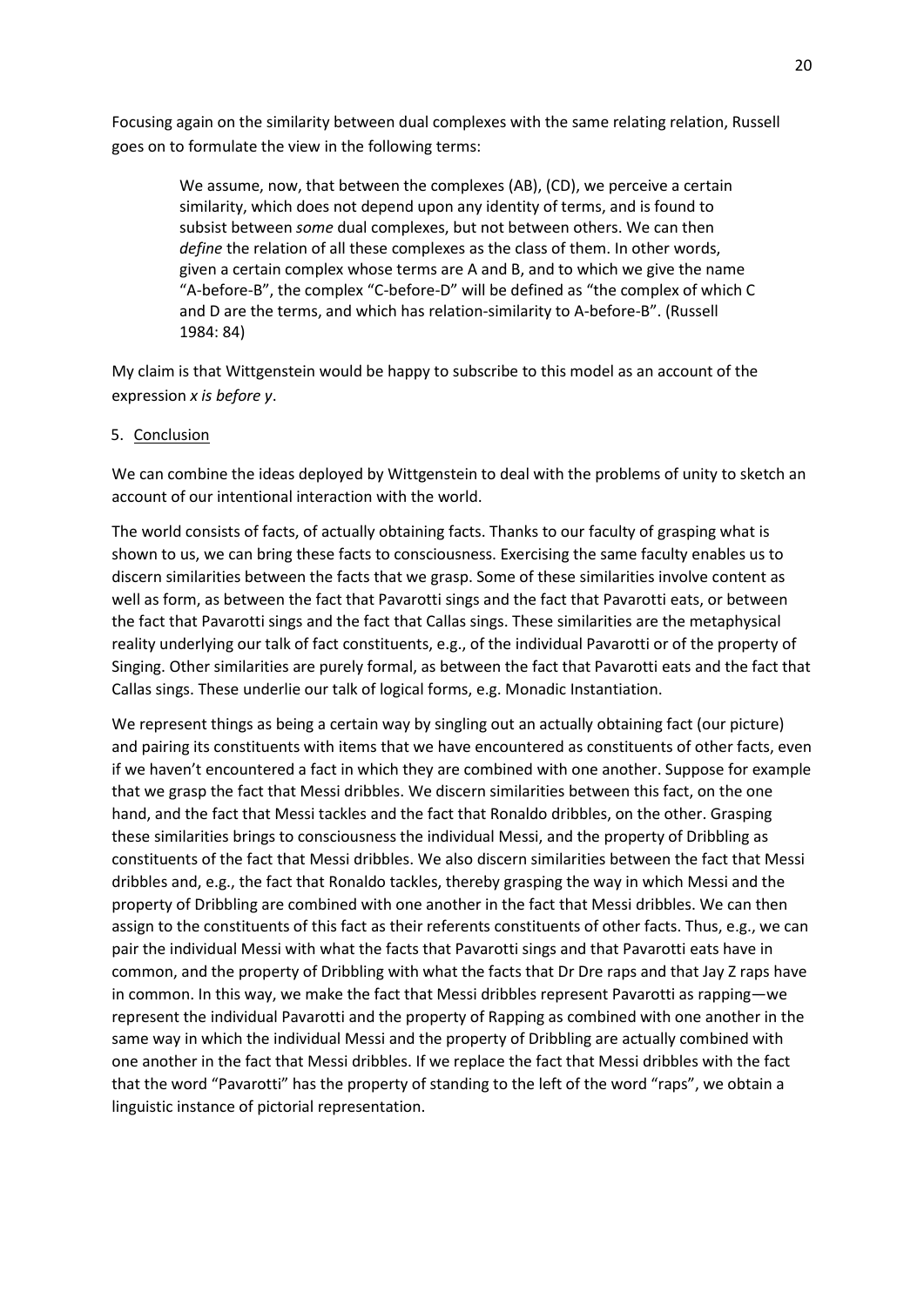I am not claiming that Wittgenstein unambiguously endorsed a position along these lines, even at the ladder-climbing stage of his project. But the position is based on ideas that are present in the *Tractatus*. It is also an appealing position, deserving further scrutiny.

Black, Max. 1964. *A Companion to Wittgenstein's Tractatus*. Ithaca, N.Y.: Cornell University Press. Bradley, Francis Herbert. 1893. *Appearance and Reality. A Metaphysical Essay*. London: Swan Sonneschein & Co.

Burge, Tyler. 2007. "Predication and Truth". *Journal of Philosophy* 104 (11):580-608.

Candlish, Stewart. 1996. "The Unity of the Proposition and Russell's Theories of Judgment". In *Bertrand Russell and the Origins of Analytical Philosophy*, edited by R. Monk and A. Palmer. Bristol: Thoemmes Press.

Conant, James. 2002. "The Method of the Tractatus". In *From Frege to Wittgenstein : perspectives on early analytic philosophy*, edited by E. H. Reck. Oxford: Oxford University Press.

Dummett, Michael. 1973. *Frege: Philosophy of Language*. London: Duckworth.

———. 1981. *The Interpretation of Frege's Philosophy*. London: Duckworth.

Frege, Gottlob. 1960. "On the Foundations of Geometry". *The Philosophical Review* 69:3-17.

———. 1979a. "Boole's Logical Calculus and the Concept-script". In *Posthumous Writings*, edited by H. Hermes, F. Kambartel and F. Kaulbach. Oxford: Blackwell.

———. 1979b. "Notes for Ludwig Darmstaedter". In *Posthumous Writings*, edited by H. Hermes, F. Kambartel and F. Kaulbach. Oxford: Blackwell.

- ———. 1980. *Philosophical and Mathematical Correspondence*. Oxford: Basil Blackwell.
- Goldfarb, Warren. 1997. "Metaphysics and Nonsense: On Cora Diamond's The Realistic Spirit". *Journal of Philosophical Research* 22:57-74.
- Hochberg, Herbert. 1984. *Logic, Ontology and Language: Essays on Truth and Reality*. Munich: Philosophia.
- Johnston, Colin. 2007. "The Unity of a Tractarian Fact". *Synthese* 156:231-51.

Linsky, Leonard. 1992. "The Unity of the Proposition". *Journal of the History of Philosophy* 30:243-73.

- Long, Peter. 1969. "Are Predicates and Relational Expressions Incomplete?". *Philosophical Review* 78:90-98.
- McCarty, David. 1991. "The Philosophy of Logical Wholism". *Synthese* 87:51-123.

McGuinness, Brian, ed. 2008. *Wittgenstein in Cambridge. Letters and Documents 1911-1951*. Oxford: Blackwell.

Morris, Michael. 2008. *Routledge Philosophy Guidebook to Wittgenstein and the Tractatus Logico-Philosophicus*. London: Routledge.

Palmer, Anthony. 1988. *Concept and Object: The Unity of the Proposition in Logic and Psychology*. London: Routledge.

Pears, David. 1977. "The Relation between Wittgenstein's Picture Theory of Propositions and Russell's Theories of Judgment". *Philosophical Review* 86:177-96.

Plato. 1987. *The Collected Dialogues*. Princeton, N.J.: Princeton University Press.

Potter, Michael. 2009. *Wittgenstein's Notes on Logic*. Oxford: Oxford University Press.

Ramsey, Frank. 1990. "Universals". In *Philosophical papers*, edited by D. H. Mellor. Cambridge: Cambridge University Press.

Rodríguez Consuegra, Francisco. 2002. "Wittgenstein y la teoría russelliana de la proposición". In *Estudios de filosofía del lenguaje*. Granada: Comares.

Russell, Bertrand. 1903. *The Principles of Mathematics*. Cambridge: Cambridge University Press.

———. 1904. "Meinong's Theory of Complexes and Assumptions". *Mind* 13:204-19, 336-54, 509-24.

———. 1910. "On the Nature of Truth and Falsehood". In *Philosophical essays*. London: Longmans, Green.